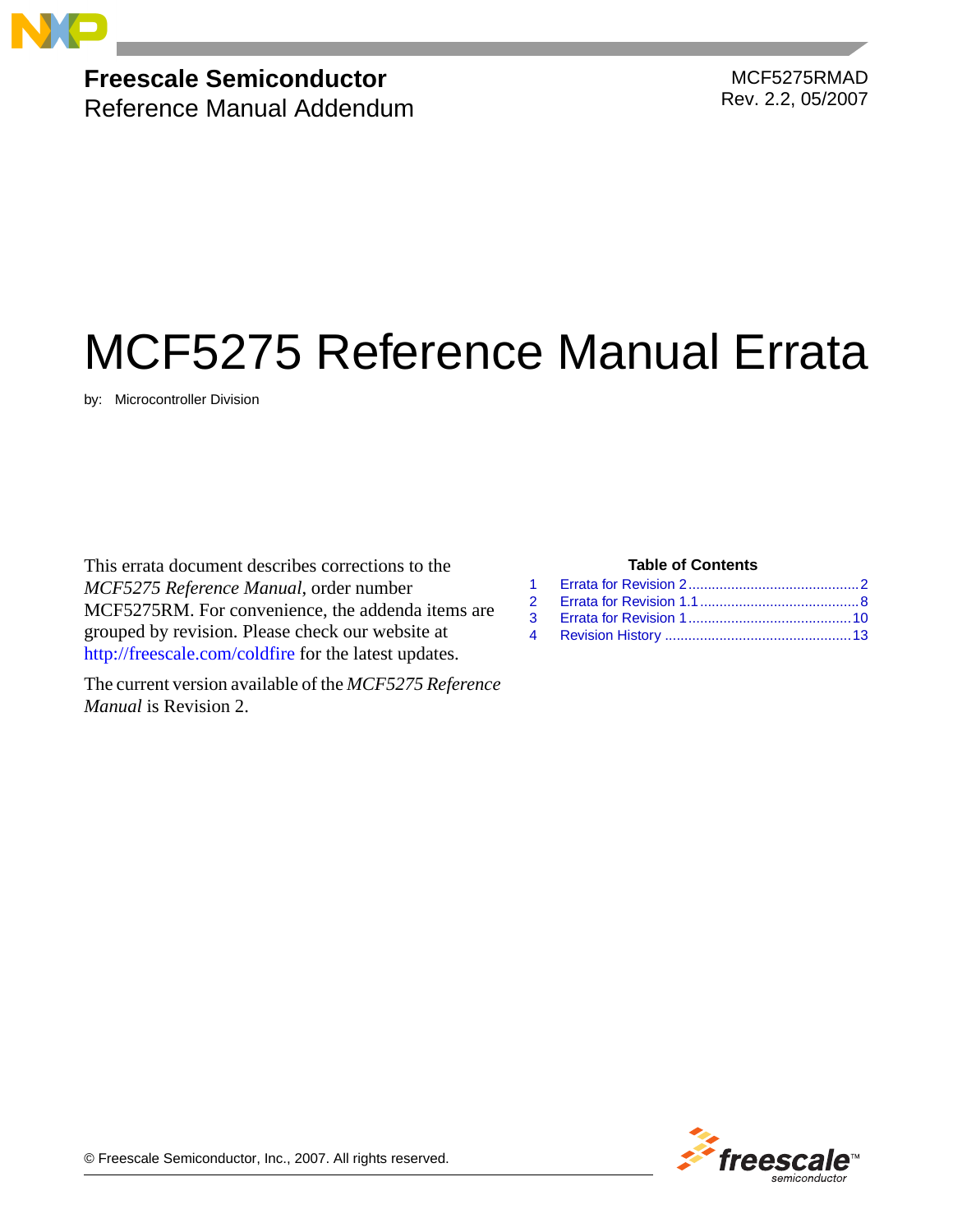

## <span id="page-1-0"></span>**1 Errata for Revision 2**

#### **Table 1. MCF5275RM Rev 2 Errata**

| Location                   | <b>Description</b>                                                                                                                                                                                          |  |  |  |
|----------------------------|-------------------------------------------------------------------------------------------------------------------------------------------------------------------------------------------------------------|--|--|--|
| Table 1-1/Page 1-2         | Change "CIM = Chip Configuration Module + Reset Controller Module" to "Chip<br>Configuration Module + Reset Controller Module".                                                                             |  |  |  |
| Figure 1-1/Page 1-3        | Change instance of CIM to "CCM and Reset Controller".                                                                                                                                                       |  |  |  |
| Section 1.3.1/Page 1-7     | Change "Chip Integration Module (CIM)" to "Chip Configuration Module (CCM)".<br>Move Reset sub-bullet (and its sub-bullets) up one level.                                                                   |  |  |  |
| Table 3-1/Page 3-4         | Remove last sentence in C bit field description.                                                                                                                                                            |  |  |  |
| Table 3-5/Page 3-8         | Change PC's Written with MOVEC entry to "No".                                                                                                                                                               |  |  |  |
| Section 3.4/Page 3-9       | Change last bullet to "Use of separate system stack pointers for user and supervisor<br>modes"                                                                                                              |  |  |  |
| Section 3.5/Page 3-10      | Change last sentence in fourth paragraph (step 2) to "The IACK cycle is mapped to special<br>locations within the interrupt controller's address space with the interrupt level encoded in<br>the address." |  |  |  |
| Figure 4-9/Page 4-14       | Add minus sign to the exponent so that it is " $-(i + 1 - N)$ ".                                                                                                                                            |  |  |  |
| Table 5-3/Page 5-7         | Change reset value of ACR0, ACR1 to "See Section" since some of the bits are undefined<br>after reset.                                                                                                      |  |  |  |
| Figure 5-2/Page 5-7        | Change CACR fields to R/W, since they may be read via the debug module.                                                                                                                                     |  |  |  |
| Table 5-5/Page 5-10        | For split instruction/data cache entry, swap text in parantheses in the description field.<br>Instruction cache uses the upper half of the arrays, while data cache uses the lower half.                    |  |  |  |
| Figure 5-3/Page 5-11       | Change reset value of ACR: Bits 31-16, 14-13, 6-5, and 2 are undefined, and other bits are<br>cleared.<br>Change ACR fields to R/W, since they may be read via the debug module.                            |  |  |  |
| Section 5.2.1.2/Page 5-11  | Change note to:                                                                                                                                                                                             |  |  |  |
|                            | <b>NOTE</b>                                                                                                                                                                                                 |  |  |  |
|                            | Peripheral (IPSBAR) space should not be cached. The<br>combination of the CACR defaults and the two ACRn<br>registers must define the non-cacheable attribute for                                           |  |  |  |
|                            | this address space.                                                                                                                                                                                         |  |  |  |
| Figure 6-1/Page 6-2        | Change RAMBAR fields to R/W, since they may be read via the debug module.                                                                                                                                   |  |  |  |
| Section 11.2.1.1/Page 11-3 | After the first paragraph add the following note:                                                                                                                                                           |  |  |  |
|                            | <b>NOTE</b>                                                                                                                                                                                                 |  |  |  |
|                            | Accessing reserved IPSBAR memory space could                                                                                                                                                                |  |  |  |
|                            | result in an unterminated bus cycle that causes the<br>core to hang. Only a hard reset will allow the core to                                                                                               |  |  |  |
|                            | recover from this state. Therefore, all bus accesses to                                                                                                                                                     |  |  |  |
|                            | IPSBAR space should fall within a module's memory                                                                                                                                                           |  |  |  |
|                            | map space.                                                                                                                                                                                                  |  |  |  |
| Table 12-9/Page 12-19      | Change footnote from "of the RCSC field in the CIM reset configuration register." to " of<br>the RCR[RCSC] field in the reset controller."                                                                  |  |  |  |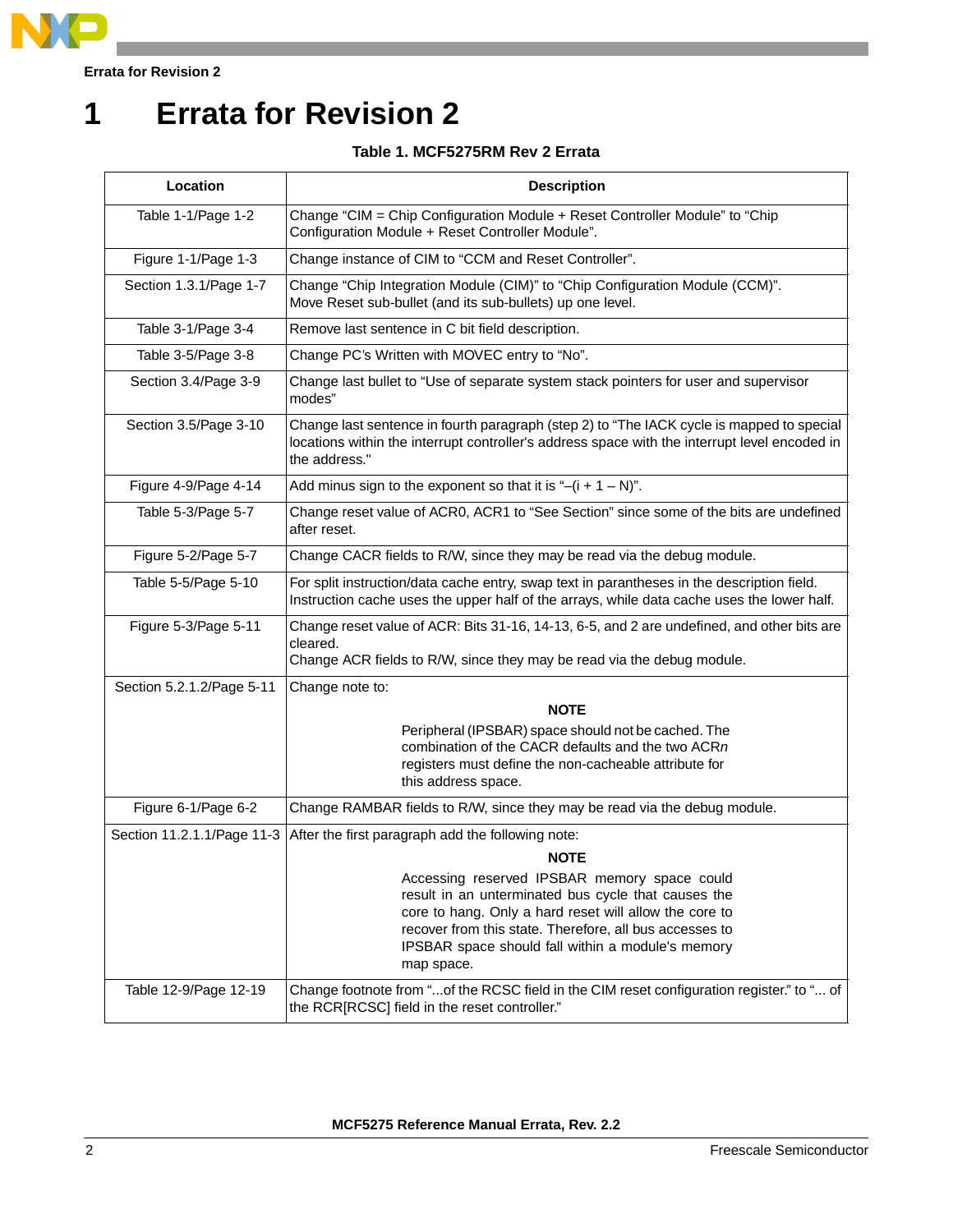

 $\overline{\phantom{a}}$ 

| Location              | <b>Description</b>                                                                                                                                                                                                                                                                                                                                                                                                                                                                                                                           |                       |                    |                                              |  |  |
|-----------------------|----------------------------------------------------------------------------------------------------------------------------------------------------------------------------------------------------------------------------------------------------------------------------------------------------------------------------------------------------------------------------------------------------------------------------------------------------------------------------------------------------------------------------------------------|-----------------------|--------------------|----------------------------------------------|--|--|
| Table 13-1/Page 13-2  | Replace table with the one below to better illustrate the interrupt priority and level<br>assignments.                                                                                                                                                                                                                                                                                                                                                                                                                                       |                       |                    |                                              |  |  |
|                       |                                                                                                                                                                                                                                                                                                                                                                                                                                                                                                                                              | Priority<br>Interrupt |                    |                                              |  |  |
|                       |                                                                                                                                                                                                                                                                                                                                                                                                                                                                                                                                              | Level                 |                    | <b>Supported Interrupt</b><br><b>Sources</b> |  |  |
|                       |                                                                                                                                                                                                                                                                                                                                                                                                                                                                                                                                              | ICR[IL]               | ICR[IP]            |                                              |  |  |
|                       |                                                                                                                                                                                                                                                                                                                                                                                                                                                                                                                                              |                       | 7                  |                                              |  |  |
|                       |                                                                                                                                                                                                                                                                                                                                                                                                                                                                                                                                              |                       | 6                  | #8-63                                        |  |  |
|                       |                                                                                                                                                                                                                                                                                                                                                                                                                                                                                                                                              |                       | 5                  |                                              |  |  |
|                       |                                                                                                                                                                                                                                                                                                                                                                                                                                                                                                                                              |                       | 4                  |                                              |  |  |
|                       |                                                                                                                                                                                                                                                                                                                                                                                                                                                                                                                                              | $\overline{7}$        | - (Mid-point)<br>3 | #7 (IRQ7)                                    |  |  |
|                       |                                                                                                                                                                                                                                                                                                                                                                                                                                                                                                                                              |                       | $\overline{2}$     |                                              |  |  |
|                       |                                                                                                                                                                                                                                                                                                                                                                                                                                                                                                                                              |                       | 1                  | #8-63                                        |  |  |
|                       |                                                                                                                                                                                                                                                                                                                                                                                                                                                                                                                                              |                       | 0                  |                                              |  |  |
|                       |                                                                                                                                                                                                                                                                                                                                                                                                                                                                                                                                              |                       | $7 - 4$            | $#8 - 63$                                    |  |  |
|                       |                                                                                                                                                                                                                                                                                                                                                                                                                                                                                                                                              | 6                     | - (Mid-point)      | #6 (IRQ6)                                    |  |  |
|                       |                                                                                                                                                                                                                                                                                                                                                                                                                                                                                                                                              |                       | $3 - 0$            | #8-63                                        |  |  |
|                       |                                                                                                                                                                                                                                                                                                                                                                                                                                                                                                                                              |                       | $7 - 4$            | $#8 - 63$                                    |  |  |
|                       |                                                                                                                                                                                                                                                                                                                                                                                                                                                                                                                                              | 5                     | (Mid-point)        | #5 (IRQ5)                                    |  |  |
|                       |                                                                                                                                                                                                                                                                                                                                                                                                                                                                                                                                              |                       | $3 - 0$            | $#8 - 63$                                    |  |  |
|                       |                                                                                                                                                                                                                                                                                                                                                                                                                                                                                                                                              |                       | $7 - 4$            | $#8 - 63$                                    |  |  |
|                       |                                                                                                                                                                                                                                                                                                                                                                                                                                                                                                                                              | 4                     | - (Mid-point)      | #4 (IRQ4)                                    |  |  |
|                       |                                                                                                                                                                                                                                                                                                                                                                                                                                                                                                                                              |                       | $3 - 0$            | #8-63                                        |  |  |
|                       |                                                                                                                                                                                                                                                                                                                                                                                                                                                                                                                                              |                       | $7 - 4$            | $#8 - 63$                                    |  |  |
|                       |                                                                                                                                                                                                                                                                                                                                                                                                                                                                                                                                              | 3                     | - (Mid-point)      | #3 (IRQ3)                                    |  |  |
|                       |                                                                                                                                                                                                                                                                                                                                                                                                                                                                                                                                              |                       | $3 - 0$            | #8-63                                        |  |  |
|                       |                                                                                                                                                                                                                                                                                                                                                                                                                                                                                                                                              |                       | $7 - 4$            | $#8 - 63$                                    |  |  |
|                       |                                                                                                                                                                                                                                                                                                                                                                                                                                                                                                                                              | 2<br>1                | - (Mid-point)      | #2 (IRQ2)                                    |  |  |
|                       |                                                                                                                                                                                                                                                                                                                                                                                                                                                                                                                                              |                       | $3 - 0$            | #8-63                                        |  |  |
|                       |                                                                                                                                                                                                                                                                                                                                                                                                                                                                                                                                              |                       | $7 - 4$            | $#8 - 63$                                    |  |  |
|                       |                                                                                                                                                                                                                                                                                                                                                                                                                                                                                                                                              |                       | (Mid-point)        | #1 (IRQ1)                                    |  |  |
|                       |                                                                                                                                                                                                                                                                                                                                                                                                                                                                                                                                              |                       | $3 - 0$            | #8-63                                        |  |  |
| Table 13-2/Page 13-5  | In footnote, remove mention of the SWIACK register, as it is not supported in the global<br>IACK space.                                                                                                                                                                                                                                                                                                                                                                                                                                      |                       |                    |                                              |  |  |
| Table 13-3/Page 13-6  | Added global IACK addresses for the L1IACK-L7IACK registers in the IPSBAR offset<br>column, 0xFE4-0xFFC.                                                                                                                                                                                                                                                                                                                                                                                                                                     |                       |                    |                                              |  |  |
|                       | Section 13.2.1.7/Page 13-16 Change last paragraph to: "In addition to the IACK registers within each interrupt controller,<br>there are global LnIACK registers. A read from one of the global LnIACK registers returns<br>the vector for the highest priority unmasked interrupt within a level for all interrupt<br>controllers. There is no global SWIACK register. However, reading the SWIACK register<br>from each interrupt controller returns the vector number of the highest priority unmasked<br>request within that controller." |                       |                    |                                              |  |  |
| Figure 14-3/Page 14-4 | Figure incorrectly shows that EPDDR is 16-bits wide. Change to an 8-bit register with each<br>EPDDn bit a one-bit field from bits 7–1 to match Table 15-4.                                                                                                                                                                                                                                                                                                                                                                                   |                       |                    |                                              |  |  |
| Figure 15-2/Page 15-5 | Re-labeled the WS states in the timing diagram. The first should be IWS to indicate that the<br>length of this wait state is determined by CSCR[IWS]. The rest of the wait states should be<br>IWS/SWWS to indicate that either CSCR[IWS] or CSCR[SWWS] determine the length of<br>the wait state depending on the value of CSCR[AA].                                                                                                                                                                                                        |                       |                    |                                              |  |  |

#### **Table 1. MCF5275RM Rev 2 Errata (continued)**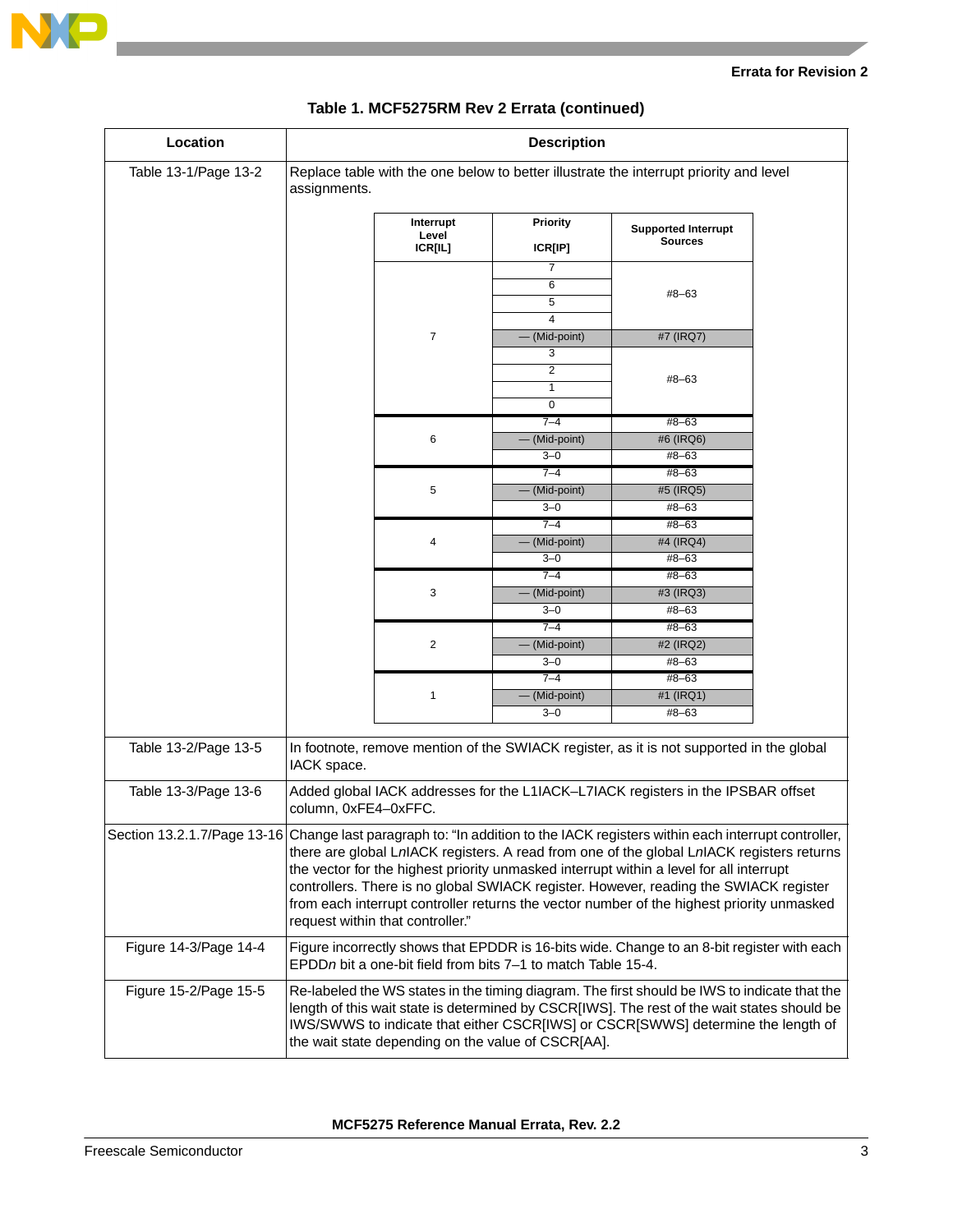

| Location                  | <b>Description</b>                                                                                                                                                                                                                                                                                                                                                                                                                                                                                                                                                                                           |
|---------------------------|--------------------------------------------------------------------------------------------------------------------------------------------------------------------------------------------------------------------------------------------------------------------------------------------------------------------------------------------------------------------------------------------------------------------------------------------------------------------------------------------------------------------------------------------------------------------------------------------------------------|
| Figure 15-3/Page 15-5     | Re-labeled the WS states in the timing diagram. The first should be IWS to indicate that the<br>length of this wait state is determined by CSCR[IWS]. The rest of the wait states should be<br>IWS/SRWS to indicate that either CSCR[IWS] or CSCR[SRWS] determine the length of the<br>wait state depending on the value of CSCR[AA].<br>Change Write labels on the data signals to Read.                                                                                                                                                                                                                    |
| Table 17-8/Page 17-17     | Change note in SDCR[DQS_OE] field description from<br>"Note: For 01 and 10 settings, some 32-bit DDR devices only have a single SD_DQS pin.<br>Enable one of the signals and disable the other. Then short both pins external to the device."<br>to<br>"Note: Some 16-bit DDR devices only have a single SD_DQS pin. Therefore, use the 01 or<br>10 settings and short both pins external to the device."                                                                                                                                                                                                    |
| Section 17.5.3/Page 17-17 | Add the following after the first two paragraphs:                                                                                                                                                                                                                                                                                                                                                                                                                                                                                                                                                            |
|                           | <b>NOTE</b>                                                                                                                                                                                                                                                                                                                                                                                                                                                                                                                                                                                                  |
|                           | In DDR mode, the memory controller counts the delay<br>in DDR_CLKOUT $\times$ 2                                                                                                                                                                                                                                                                                                                                                                                                                                                                                                                              |
|                           | DDR_CLKOUT—memory controller clock—is the speed of the SDRAM interface and is<br>equal to the internal bus clock.<br>DDR_CLKOUT x 2-double frequency of DDR_CLKOUT-DDR uses both edges of the<br>bus-frequency clock (DDR_CLKOUT) to read/write data.                                                                                                                                                                                                                                                                                                                                                        |
| Table 17-9/Page 17-18     | Change SDCFG1[SRD2RW] field description equation from "SRD2RW = Burst Length/2"<br>to "SRD2RW = CASL + Burst Length/2 + 1" with a suggested value of 0x7.                                                                                                                                                                                                                                                                                                                                                                                                                                                    |
| Table 17-9/Page 17-19     | Add the following examples to the ACT2RW and PRE2ACT field descriptions:<br>"EXAMPLE: If t <sub>RCD</sub> = 20ns and DDR_CLKOUT = 75 MHz<br>20ns / 13.3 ns = 1.5; round to 2; write 0x1.                                                                                                                                                                                                                                                                                                                                                                                                                     |
|                           | Count value is in DDR_CLKOUT periods."                                                                                                                                                                                                                                                                                                                                                                                                                                                                                                                                                                       |
| Section 17.5.4/Page 17-19 | Change "CLKOUT" in last sentence to "DDR_CLKOUT."                                                                                                                                                                                                                                                                                                                                                                                                                                                                                                                                                            |
| Table 17-10/Page 17-19    | Change BWT2RW equation from: BWT2RW = (BurstLength / $2 + t_{WR}$ ) to:<br>BWT2RW = (BurstLength / 2 + t <sub>WR</sub> / t <sub>DDR_CLKOUT</sub> )                                                                                                                                                                                                                                                                                                                                                                                                                                                           |
| Table 17-10/Page 17-20    | Change BRD2WT field description from "Write 0xB for best performance. All values less<br>than $0xB$ are reserved." to "For DDR, suggested value = $0x7$ ."                                                                                                                                                                                                                                                                                                                                                                                                                                                   |
| Section 17.7/Page 17-23   | Many corrections with the DDR SDRAM example:<br>Change example to two 16M x 16-bit DDR SDRAM operating at 75 MHz DDR_CLKOUT<br>frequency.<br>Update SDRAM example specifications to the following:<br>CAS latency: 2<br>Clock cycle time $(t_{ck})$ : 7.5ns (min)<br>ACTV-to-read/write delay (t <sub>RCD</sub> ): 15ns (min) 18ns (max)<br>Write recovery timer $(t_{WR})$ : 15ns<br>Precharge command to ACTV command (t <sub>RP</sub> ): 15 ns (min) 18ns (max)<br>Auto refresh command period (t <sub>RFC</sub> ): 72ns (min) 75ns (max)<br>Average periodic refresh interval $(t_{RFFI})$ : 7.8 $\mu$ s |
| Section 17.7.1/Page 17-25 | Change SDMR0 setting from 0x03FC_0001 to 0x07FC_0001.                                                                                                                                                                                                                                                                                                                                                                                                                                                                                                                                                        |

#### **Table 1. MCF5275RM Rev 2 Errata (continued)**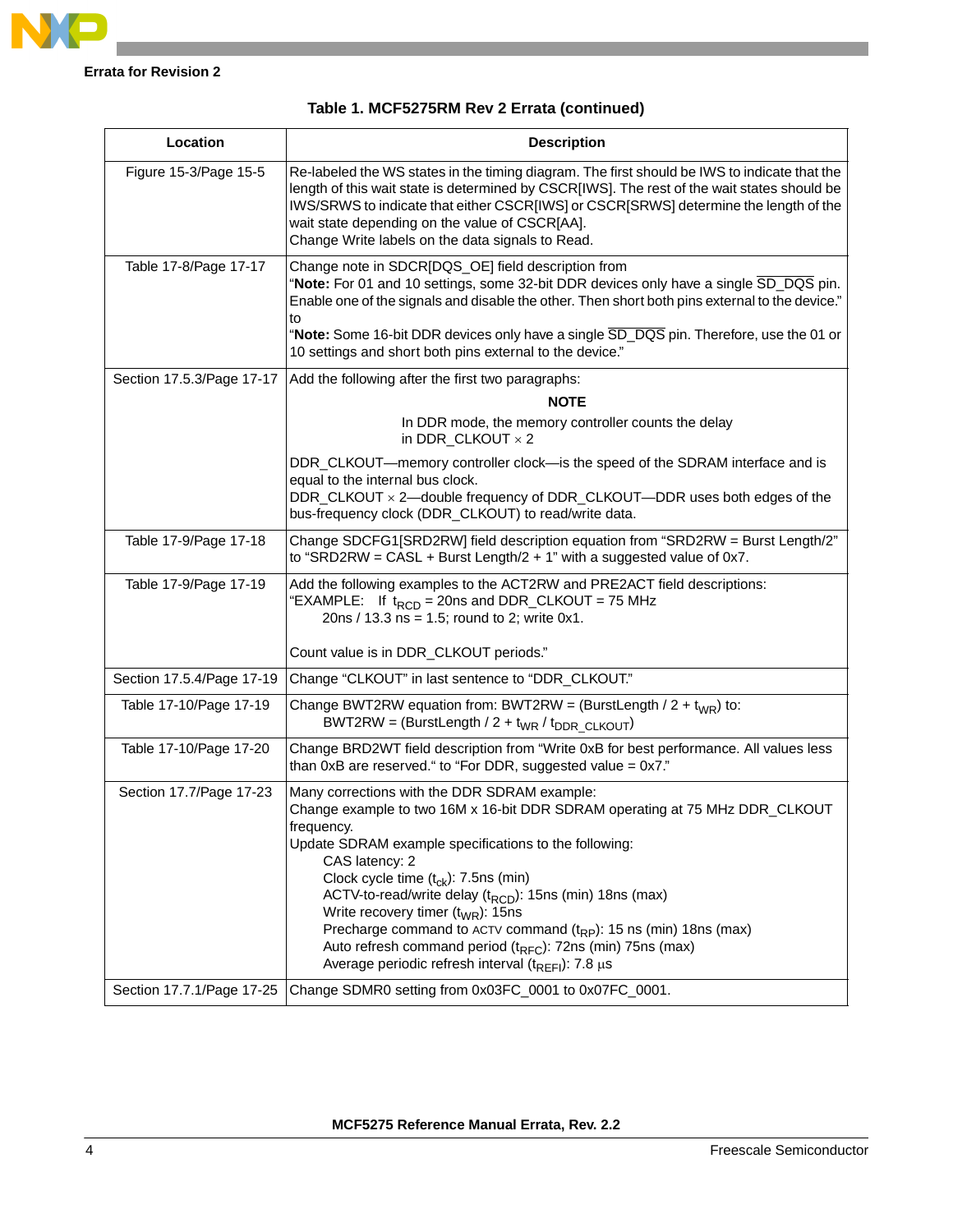

a sa kacamatan ing Kabupatèn Kabupatèn Ing

| Table 1. MCF5275RM Rev 2 Errata (continued) |  |
|---------------------------------------------|--|
|---------------------------------------------|--|

| Location                  | <b>Description</b>                                                                                                                                                                                                                                                                                                                                     |
|---------------------------|--------------------------------------------------------------------------------------------------------------------------------------------------------------------------------------------------------------------------------------------------------------------------------------------------------------------------------------------------------|
| Section 17.7.2/Page 17-25 | Change SDCFG1 from 0x2361_1630 to 0x7361_1530.<br>SRD2RW field using proper equation of CASL + bustlength/2 + 1 = $2 + 8/2 + 1 = 7$<br>Change other equations to use a t <sub>DDR CLKOUT</sub> of 13.3ns since the example uses a 75 MHz<br>frequency. However the only value this affects is REF2ACT which results in a setting of<br>5 instead of 6. |
| Section 17.7.3/Page 17-26 | Change SDCFG2 from 0x2433_0000 to 0x4677_0000.<br>The burst length used in the equations should be 8 instead of 4.<br>The correct recommended value of BRD2WT is 0x7.                                                                                                                                                                                  |
| Table 17-17/Page 17-26    | Change BWT2RW entry's description to:<br>BWT2RW = BurstLength / 2 + t <sub>WR</sub> / t <sub>DDR CLKOUT</sub> = $8/2$ + 15/8.3 = 4 + 1.8 = 5.8,<br>rounded up to 6                                                                                                                                                                                     |
| Section 17.7.4/Page 17-27 | Change SDCR from 0xC109_0002 to 0xC108_0002.<br>Change RCNT equation to use a $t_{\text{DDR CLKOUT}}$ of 13.3ns since the example uses a 75 MHz<br>frequency. This changes the value from 9 to 8.                                                                                                                                                      |
| Section 17.7.6/Page 17-29 | Change SDMR from 0x049D_0000 to 0x048D_0000.<br>Correct BLEN from 0x7 to 0x3.                                                                                                                                                                                                                                                                          |
| Section 17.7.7/Page 17-30 | Change SDCR from 0xC109_0002 to 0xC108_0002.<br>Change RCNT equation to use a t <sub>DDR CLKOUT</sub> of 13.3ns since the example uses a 75 MHz<br>frequency. This changes the value from 9 to 8.                                                                                                                                                      |
| Section 17.8/Page 17-31   | Change section number to Section 17.7.8.<br>Change SDCR from 0xC109_0004 to 0xC108_0004.<br>Change RCNT equation to use a $t_{\text{DDR CLKOUT}}$ of 13.3ns since the example uses a 75 MHz<br>frequency. This changes the value from 9 to 8.                                                                                                          |
| Section 17.8.1/Page 17-32 | Change section number to Section 17.7.9.<br>Change SDMR from 0x009D_0000 to 0x008D_0000.<br>Correct BLEN from 0x7 to 0x3.                                                                                                                                                                                                                              |
| Section 17.8.2/Page 17-33 | Change section number to Section 17.7.10.<br>Change SDCR from 0x510D_0C00 to 0x5108_0C00.<br>Change RCNT equation to use a t <sub>DDR CLKOUT</sub> of 13.3ns since the example uses a 75 MHz<br>frequency. This changes the value from 9 to 8.                                                                                                         |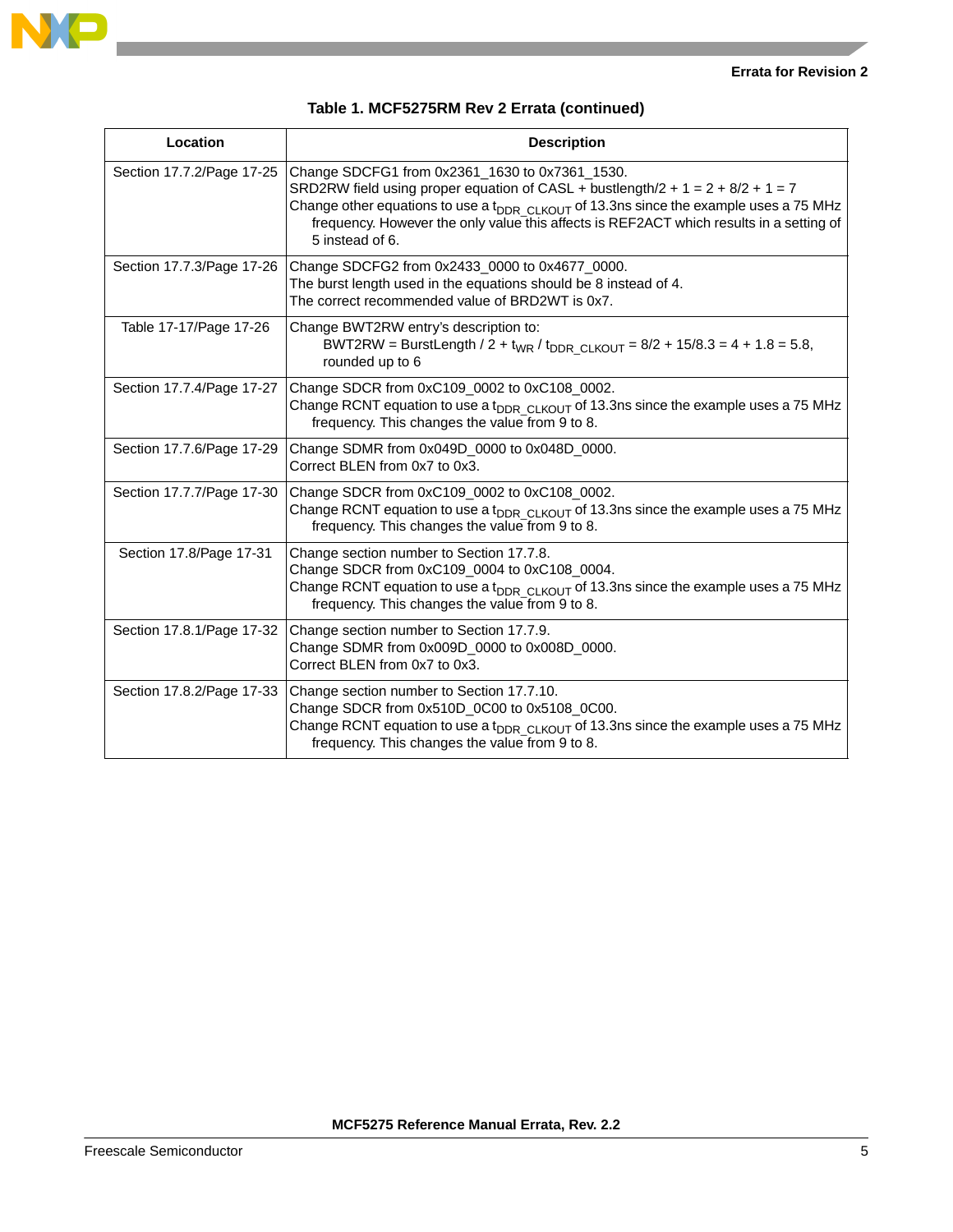

| Location                  | <b>Description</b>                                                                                                                                              |                                           |  |  |  |
|---------------------------|-----------------------------------------------------------------------------------------------------------------------------------------------------------------|-------------------------------------------|--|--|--|
| Section 17.8.3/Page 17-34 | Change section number to Section 17.7.11.<br>Change code sequence to the following as a result of the above changes:<br>Basic Configuration and Initialization: |                                           |  |  |  |
|                           | #0x00000000, d0<br>move.l                                                                                                                                       | //Initialize SDBAR0                       |  |  |  |
|                           | move.l<br>d0, SDBAR0<br>#0x03FC0001, d0<br>move.l<br>d0, SDMR0<br>move.l                                                                                        | //Initialize SDMR0                        |  |  |  |
|                           | move.<br>#0x73611530, d0<br>d0, SDCFG1<br>move.l                                                                                                                | //Initialize SDCFG1                       |  |  |  |
|                           | #0x46770000, d0<br>move.l<br>d0, SDCFG2<br>move.                                                                                                                | //Initialize SDCFG2                       |  |  |  |
|                           | Precharge Sequence and enable write to SDMR:                                                                                                                    |                                           |  |  |  |
|                           | #0xC1080002, d0<br>move.l<br>move.l<br>d0, SDCR                                                                                                                 | //Initialize SDCR, send PALL, enable SDMR |  |  |  |
|                           | #0x0, a0<br>move.<br>#0xdeadbeef, (a0)<br>move.                                                                                                                 | //dummy write                             |  |  |  |
|                           | Write Extended Mode Register:                                                                                                                                   |                                           |  |  |  |
|                           | #0x40010000, d0<br>move.l<br>d0, SDMR<br>move.l                                                                                                                 | //Write LEMR to enable DLL                |  |  |  |
|                           | #0x0, a0<br>move.l<br>move.<br>#0xdeadbeef, (a0)                                                                                                                | //dummy write                             |  |  |  |
|                           | Write Mode Register and Reset DLL:                                                                                                                              |                                           |  |  |  |
|                           | #0x048D0000, d0<br>move.<br>d0, SDMR<br>move.l                                                                                                                  | //Write LMR and reset DLL                 |  |  |  |
|                           | #0x0, a0<br>move.l<br>move.<br>#0xdeadbeef, (a0)                                                                                                                | //dummy write                             |  |  |  |
|                           | Precharge Sequence:                                                                                                                                             |                                           |  |  |  |
|                           | move.l<br>#0xC1080002, d0<br>d0, SDCR<br>move.l                                                                                                                 | //Send PALL                               |  |  |  |
|                           | move.<br>#0x0, a0<br>#0xdeadbeef, (a0)<br>move.l                                                                                                                | //dummy write                             |  |  |  |
|                           | Refresh Sequence:                                                                                                                                               |                                           |  |  |  |
|                           | move.l<br>#0xC1080004, d0<br>d0, SDCR<br>move.                                                                                                                  | //Send first REF command                  |  |  |  |
|                           | #0x0, a0<br>move.l<br>move.l<br>#0xdeadbeef, (a0)                                                                                                               | //dummy write                             |  |  |  |
|                           | move.<br>#0xC1080004, d0<br>d0, SDCR<br>move.l                                                                                                                  | //Send second REF command                 |  |  |  |
|                           | #0x0, a0<br>move.<br>#0xdeadbeef, (a0)<br>move.l                                                                                                                | //dummy write                             |  |  |  |
|                           | Write Mode Register and Clear Reset DLL:                                                                                                                        |                                           |  |  |  |
|                           | #0x008D0000, d0<br>move.l<br>d0, SDMR<br>move.                                                                                                                  | //Write LMR and clear reset DLL           |  |  |  |
|                           | #0x0, a0<br>move.<br>#0xdeadbeef, (a0)<br>move.l                                                                                                                | //dummy write                             |  |  |  |
|                           | Enable Auto Refresh and Lock SDMR:                                                                                                                              |                                           |  |  |  |
|                           | move.l<br>#0x51080C00, d0<br>move.l<br>d0, SDCR                                                                                                                 | //Enable auto refresh and clear MODE_EN   |  |  |  |
|                           | #0x0, a0<br>move.l<br>#0xdeadbeef, (a0)<br>move.l                                                                                                               | //dummy write                             |  |  |  |
| Figure 18-1/Page 18-2     | Remove this figure as it is incorrect for this device. The second figure on page 18-3 (with<br>DREQ3) is correct                                                |                                           |  |  |  |
| Section 18.4/Page 18-13   | Remove last sentence in this section starting with "BCRn decrements" since SAA bit is<br>not supported.                                                         |                                           |  |  |  |
|                           | Section 18.4.4.1/Page 18-16 Remove instances of eTPU in this section.<br>Change DREQ[32:0] to DREQ[3:0].<br>Remove third sentence in second paragraph.          |                                           |  |  |  |
| Figure 18-9/Page 18-17    | Change CLKIN to CLKOUT<br>Add overbars to TS, CS, and TA.                                                                                                       |                                           |  |  |  |

### **Table 1. MCF5275RM Rev 2 Errata (continued)**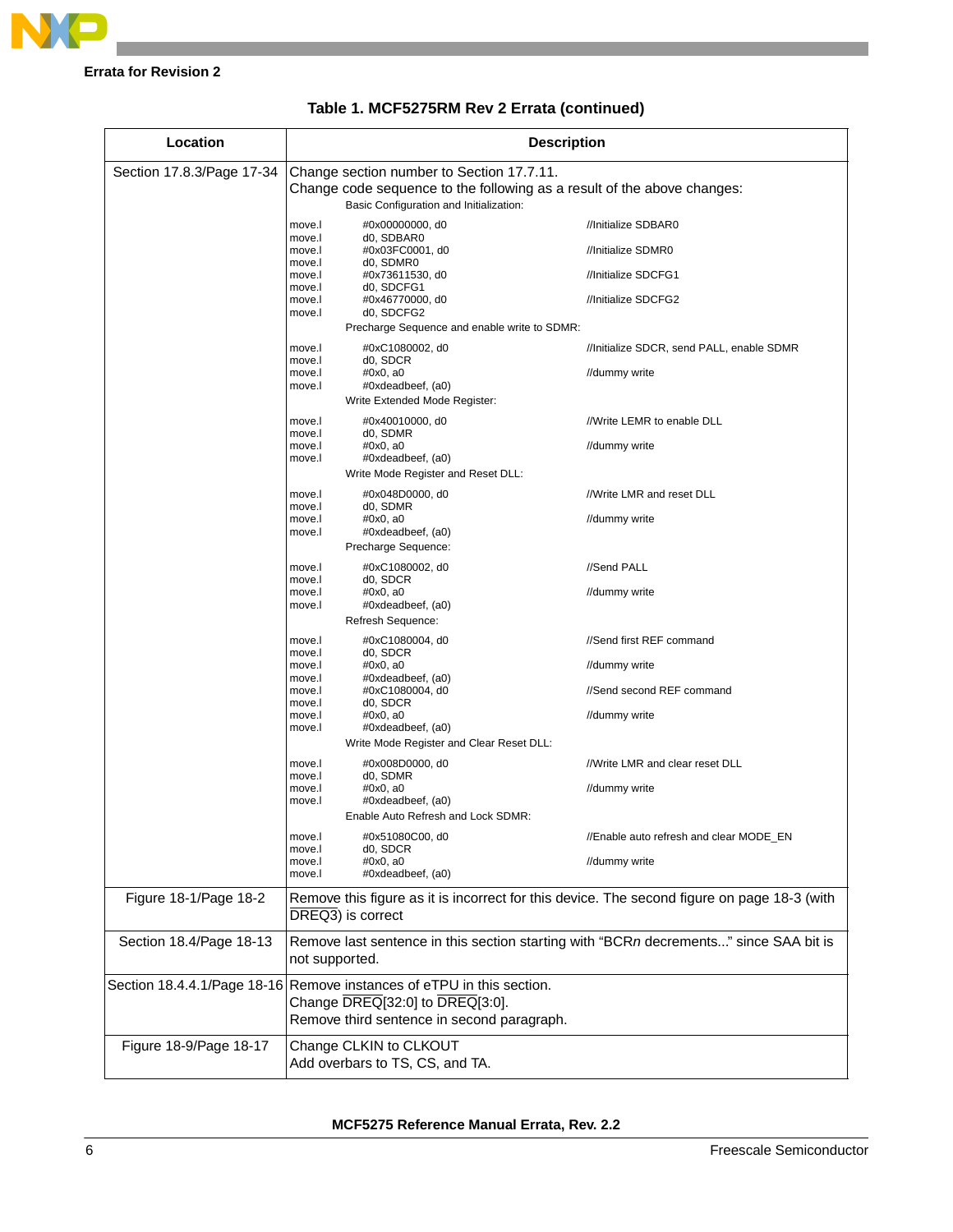

a sa kacamatan ing Kabupatèn Kabupatèn Ing



| Location                  | <b>Description</b>                                                                                                                                                                                                                                                                                                                                                                                                                                                                                                                                                                                                                                                                                                                                                                                                                                                                                                                                                                                                                                                                                                                                                                                                                                                                                                                                                                                                                                                                                                                       |  |  |  |
|---------------------------|------------------------------------------------------------------------------------------------------------------------------------------------------------------------------------------------------------------------------------------------------------------------------------------------------------------------------------------------------------------------------------------------------------------------------------------------------------------------------------------------------------------------------------------------------------------------------------------------------------------------------------------------------------------------------------------------------------------------------------------------------------------------------------------------------------------------------------------------------------------------------------------------------------------------------------------------------------------------------------------------------------------------------------------------------------------------------------------------------------------------------------------------------------------------------------------------------------------------------------------------------------------------------------------------------------------------------------------------------------------------------------------------------------------------------------------------------------------------------------------------------------------------------------------|--|--|--|
|                           | Section 18.4.4.1/Page 18-17 Remove all text and figures in this section starting with "Since bus timings"                                                                                                                                                                                                                                                                                                                                                                                                                                                                                                                                                                                                                                                                                                                                                                                                                                                                                                                                                                                                                                                                                                                                                                                                                                                                                                                                                                                                                                |  |  |  |
| Table 19-1/Page 19-5      | Correct MIB block counters end addresses to IPSBAR + 0x12FF and IPSBAR + 0x20FF                                                                                                                                                                                                                                                                                                                                                                                                                                                                                                                                                                                                                                                                                                                                                                                                                                                                                                                                                                                                                                                                                                                                                                                                                                                                                                                                                                                                                                                          |  |  |  |
| Table 19-3/Page 19-8      | Add RMON_R_DROPn with an IPSBAR Offset of 0x1280 & 0x2080 and a description of<br>'Count of frames not counted correctly'.                                                                                                                                                                                                                                                                                                                                                                                                                                                                                                                                                                                                                                                                                                                                                                                                                                                                                                                                                                                                                                                                                                                                                                                                                                                                                                                                                                                                               |  |  |  |
| Section 19.3.6/Page 19-38 | Add the following subsection entitled "Duplicate Frame Transmission":<br>The FEC fetches transmit buffer descriptors (TxBDs) and the corresponding transmit data<br>continuously until the transmit FIFO is full. It does not determine whether the TxBD to be<br>fetched is already being processed internally (as a result of a wrap). As the FEC nears the<br>end of the transmission of one frame, it begins to DMA the data for the next frame. In order<br>to remain one BD ahead of the DMA, it also fetches the TxBD for the next frame. It is<br>possible that the FEC will fetch from memory a BD that has already been processed but not<br>yet written back (that is, it is read a second time with the R bit still set). In this case, the data<br>is fetched and transmitted again.<br>Using at least three TxBDs fixes this problem for large frames, but not for small frames. To<br>ensure correct operation for either large or small frames, one of the following must be true:<br>• The FEC software driver ensures that there is always at least one TxBD with the ready<br>bit cleared.<br>• Every frame uses more than one TxBD and every TxBD but the last is written back<br>immediately after the data is fetched.<br>• The FEC software driver ensures a minimum frame size, n. The minimum number of<br>TxBDs is then (Tx FIFO Size $\div$ (n + 4)) rounded up to the nearest integer (though the<br>result cannot be less than three). The default Tx FIFO size is 192 bytes; this size is<br>programmable. |  |  |  |
| Figure 29-8/Page 29-7     | Move SKMR[CTRM, DKP] bit fieldsfrom 11-7 to 12-8.                                                                                                                                                                                                                                                                                                                                                                                                                                                                                                                                                                                                                                                                                                                                                                                                                                                                                                                                                                                                                                                                                                                                                                                                                                                                                                                                                                                                                                                                                        |  |  |  |
| Table 29-2/Page 29-8      | Correct bit locations for CTRM and DKP fields:<br>31-13 Reserved<br>$12 - 9$<br><b>CTRM</b><br><b>DKP</b><br>8<br>$7 - 5$<br>Reserved                                                                                                                                                                                                                                                                                                                                                                                                                                                                                                                                                                                                                                                                                                                                                                                                                                                                                                                                                                                                                                                                                                                                                                                                                                                                                                                                                                                                    |  |  |  |
| Table 31-13/Page 31-13    | Add the following note to the PBR[Address] field description:<br>Note: PBR[0] should always be loaded with a 0.                                                                                                                                                                                                                                                                                                                                                                                                                                                                                                                                                                                                                                                                                                                                                                                                                                                                                                                                                                                                                                                                                                                                                                                                                                                                                                                                                                                                                          |  |  |  |
| Table 31-21/Page 31-36    | Change CSR's initial state to 0x0090_0000.                                                                                                                                                                                                                                                                                                                                                                                                                                                                                                                                                                                                                                                                                                                                                                                                                                                                                                                                                                                                                                                                                                                                                                                                                                                                                                                                                                                                                                                                                               |  |  |  |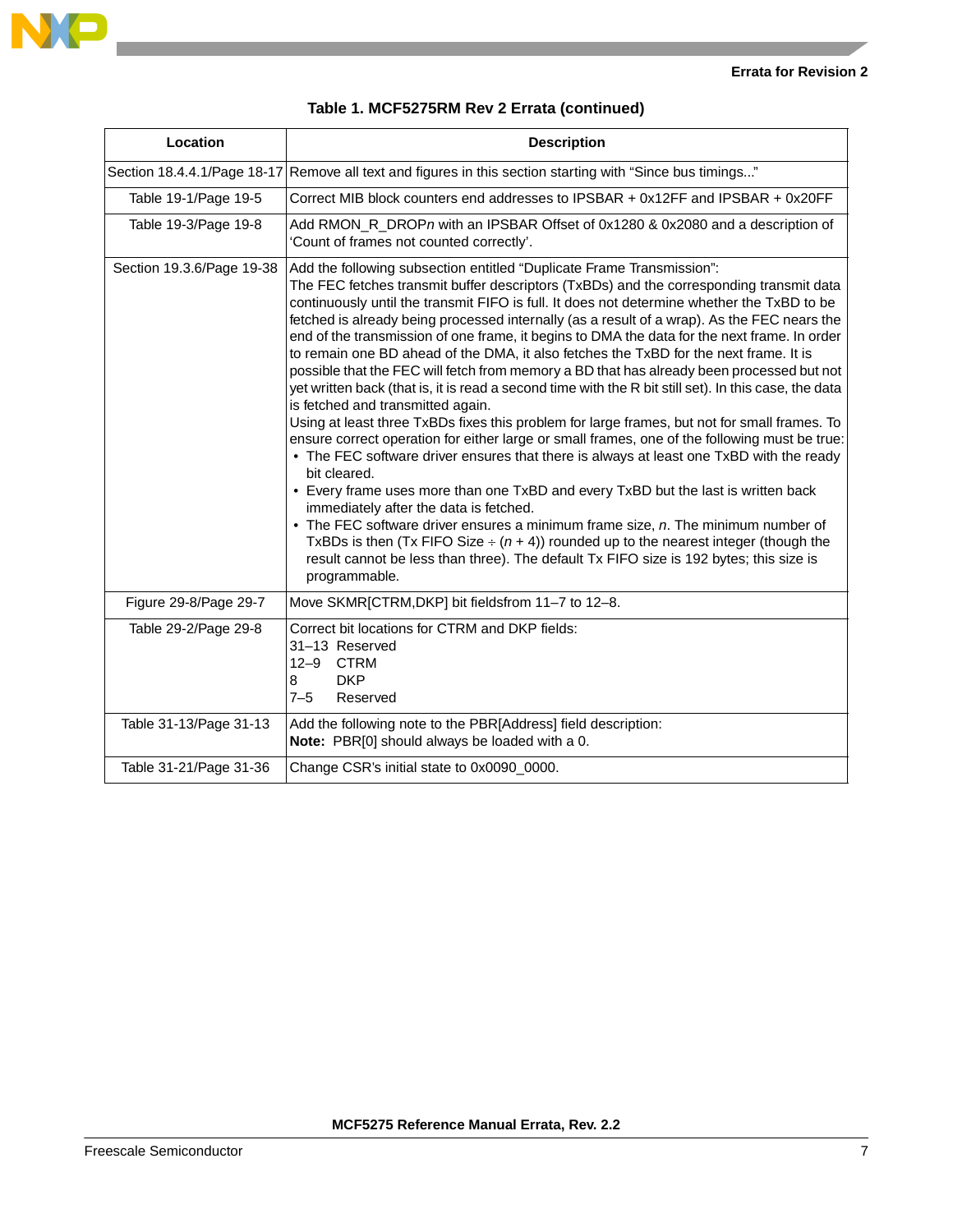

### <span id="page-7-0"></span>**2 Errata for Revision 1.1**

#### **Table 2. MCF5275RM Rev 1.1 Errata**

| Location                | <b>Description</b>                                                                                                                                                                                                                              |    |             |             |  |
|-------------------------|-------------------------------------------------------------------------------------------------------------------------------------------------------------------------------------------------------------------------------------------------|----|-------------|-------------|--|
| Table 2-1/Page 2-5      | FEC0_RXER and FEC1_RXER direction should be input, FEC0_TXEN and FEC1_TXEN<br>direction should be output.                                                                                                                                       |    |             |             |  |
| Table 2-1/Page 2-6      | The GPIO signal name for the U1RTS entry should be swapped with U1CTS. The same is<br>true for UORTS and UOCTS as well. Here are the correct assignments:<br>U1CTS: PUARTL5<br><b>U1RTS: PUARTL4</b><br>UOCTS: PUARTL1<br><b>UORTS: PUARTLO</b> |    |             |             |  |
| Table 2-8/Page 2-12     | FECn_RXER direction should be input.                                                                                                                                                                                                            |    |             |             |  |
| Table 7-3/Page 7-7      | Footnote should read: "In 1:1 mode for the MCF5275, $f_{sys} = 2 \times f_{ref 1:1}$ "                                                                                                                                                          |    |             |             |  |
| Table 9-8/Page 9-8      | Default output pad drive strength should be partial instead of full.                                                                                                                                                                            |    |             |             |  |
| Table 9-8/Page 9-9      | Footnote #2: Changed which pins do not affect reset configuration: "The D[31:26, 23:22,<br>18:17, 15:0] pins do not affect reset configuration."                                                                                                |    |             |             |  |
| Table 12-1/Page 12-6    | FEC0_RXER and FEC1_RXER direction should be input, FEC0_TXEN and FEC1_TXEN<br>direction should be output.                                                                                                                                       |    |             |             |  |
| Table 12-1/Page 12-7    | The GPIO signal name for the U1RTS entry should be swapped with U1CTS. The same is<br>true for UORTS and UOCTS as well. Here are the correct assignments:<br>U1CTS: PUARTL5<br>U1RTS: PUARTL4<br>UOCTS: PUARTL1<br><b>UORTS: PUARTLO</b>        |    |             |             |  |
| Table 12-15/Page 12-27  | In bits 3-0 of the PAR_FECI2C register the settings for assigning the I2C_SDA and<br>I2C_SCL pins to be UART2 transmit and receive functions are incorrect. Replace with<br>the following bit settings table:                                   |    |             |             |  |
|                         |                                                                                                                                                                                                                                                 |    | PAR_SDA     | PAR_SCL     |  |
|                         |                                                                                                                                                                                                                                                 | 00 | <b>GPIO</b> | <b>GPIO</b> |  |
|                         |                                                                                                                                                                                                                                                 | 01 | U2RXD       | U2TXD       |  |
|                         |                                                                                                                                                                                                                                                 | 10 | <b>GPIO</b> | <b>GPIO</b> |  |
|                         |                                                                                                                                                                                                                                                 | 11 | I2C_SDA     | I2C_SCL     |  |
| Figure 12-45/Page 12-28 | Combine bits 5-4 and bits 1-0 and rename the two fields to PAR_U1CTL and PAR_U0CTL<br>respectively. Pinmuxing for the CTS/RTS signals cannot be controlled independently.                                                                       |    |             |             |  |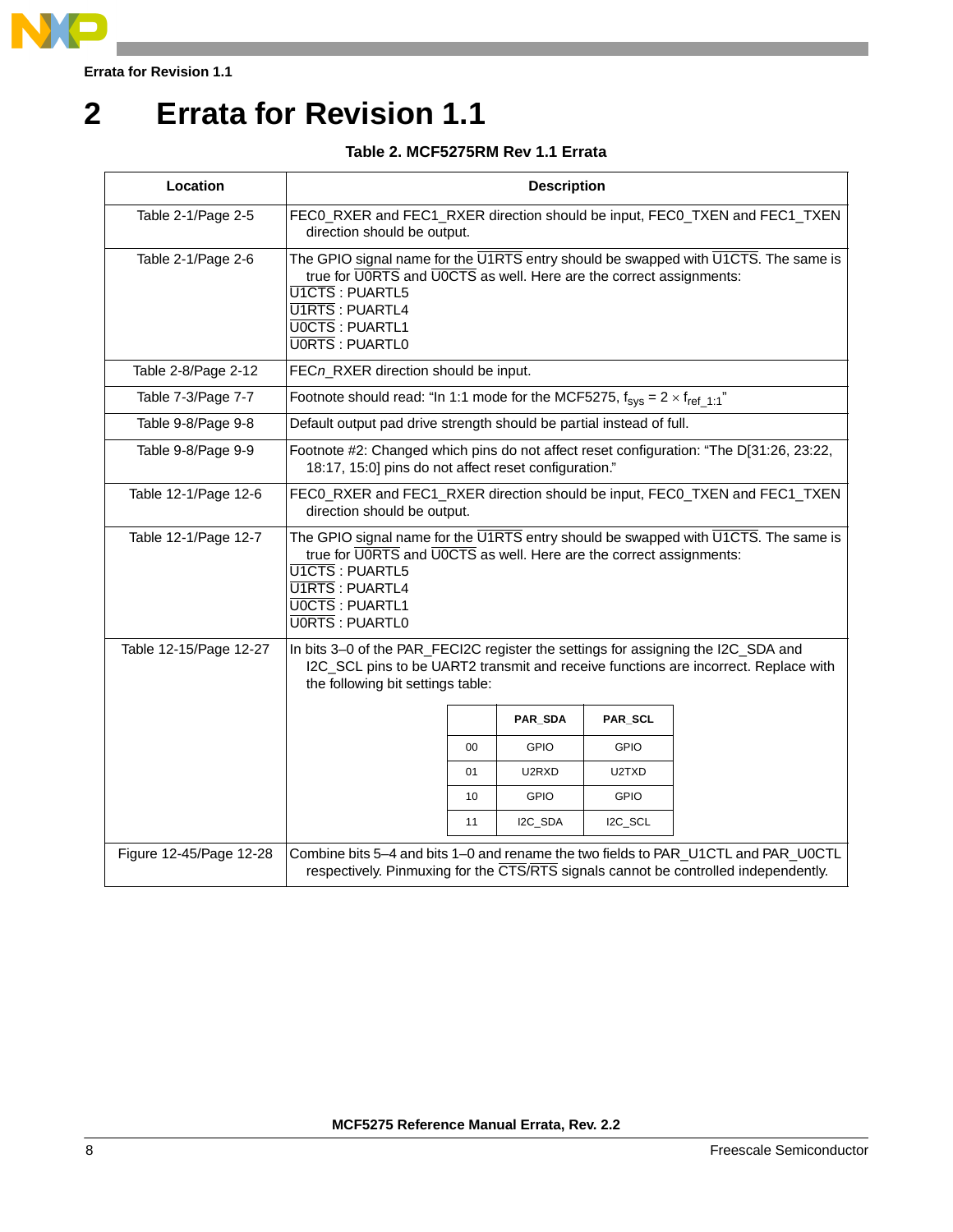

<u> 1989 - Johann Barnett, mars et al. 1989 - Anna ann an t-Anna ann an t-Anna ann an t-Anna ann an t-Anna ann an</u>



| Location                                                                                                                                                                                                                                                                                                                                                                                                             | <b>Description</b>                                                                                                                                                                                                                                                                                                                                                                                                                                                                                                                                                                                       |           |                                                                                                                                                                                                                                                                    |  |  |
|----------------------------------------------------------------------------------------------------------------------------------------------------------------------------------------------------------------------------------------------------------------------------------------------------------------------------------------------------------------------------------------------------------------------|----------------------------------------------------------------------------------------------------------------------------------------------------------------------------------------------------------------------------------------------------------------------------------------------------------------------------------------------------------------------------------------------------------------------------------------------------------------------------------------------------------------------------------------------------------------------------------------------------------|-----------|--------------------------------------------------------------------------------------------------------------------------------------------------------------------------------------------------------------------------------------------------------------------|--|--|
| Table 12-16/Page 12-29                                                                                                                                                                                                                                                                                                                                                                                               | For bits 5-4 and 1-0, $\overline{CTS}$ and $\overline{RTS}$ pinmuxing for UART0 and UART1 cannot be controlled<br>independently.<br>To enable the GPIO on U0CTS and U0RTS pins, PAR_UART[1:0] should be set to '00'; to<br>enable primary function on these pins PAR_UART[1:0] should be set to '11'.<br>Similarly, to enable GPIO on U1CTS and U1RTS, PAR_UART[5:4] should be set to '00'; to<br>enable primary function on these pins PAR_UART[5:4] should be set to '11'.<br>Combinations of '01' and '01' are not valid.<br>Therefore, the following table rows for bits 5-4 and 1-0 should be used: |           |                                                                                                                                                                                                                                                                    |  |  |
|                                                                                                                                                                                                                                                                                                                                                                                                                      | Field<br><b>Bits</b><br><b>Description</b>                                                                                                                                                                                                                                                                                                                                                                                                                                                                                                                                                               |           |                                                                                                                                                                                                                                                                    |  |  |
|                                                                                                                                                                                                                                                                                                                                                                                                                      | PAR_U1CTL<br>$5 - 4$<br>pins for primary function or GPIO.<br>00 U1CTS and U1RTS pins configured for GPIO<br>01 Reserved<br>10 Reserved<br>11 U1CTS and U1RTS pins configured for UART1 control functions.                                                                                                                                                                                                                                                                                                                                                                                               |           | U1CTS and U1RTS pin assignment. These two bits configure the U1CTS and U1RTS                                                                                                                                                                                       |  |  |
|                                                                                                                                                                                                                                                                                                                                                                                                                      | <b>Bits</b>                                                                                                                                                                                                                                                                                                                                                                                                                                                                                                                                                                                              | Field     | <b>Description</b>                                                                                                                                                                                                                                                 |  |  |
|                                                                                                                                                                                                                                                                                                                                                                                                                      | $1 - 0$                                                                                                                                                                                                                                                                                                                                                                                                                                                                                                                                                                                                  | PAR_U0CTL | UOCTS and UORTS pin assignment. These two bits configure the UOCTS and UORTS<br>pins for primary function or GPIO.<br>00 UOCTS and UORTS pins configured for GPIO<br>01 Reserved<br>10 Reserved<br>11 U0CTS and U0RTS pins configured for UART0 control functions. |  |  |
| Section 13.2.1.6/Page 13-12 Include the text                                                                                                                                                                                                                                                                                                                                                                         |                                                                                                                                                                                                                                                                                                                                                                                                                                                                                                                                                                                                          |           |                                                                                                                                                                                                                                                                    |  |  |
| It is the responsibility of the software to program the ICRnx registers with unique and<br>non-overlapping level and priority definitions. Failure to program the ICRnx registers in<br>this manner can result in undefined behavior. If a specific interrupt request is completely<br>unused, the ICRnx value can remain in its reset (and disabled) state.<br>in section description and as a note in Figure 13.9. |                                                                                                                                                                                                                                                                                                                                                                                                                                                                                                                                                                                                          |           |                                                                                                                                                                                                                                                                    |  |  |
| Throughout Chapter 15                                                                                                                                                                                                                                                                                                                                                                                                | Replace instances of D[19:18] with D[20:19].                                                                                                                                                                                                                                                                                                                                                                                                                                                                                                                                                             |           |                                                                                                                                                                                                                                                                    |  |  |
| Figure 21-1/Page 21-2                                                                                                                                                                                                                                                                                                                                                                                                | Change value in divide by box to 4096 instead of 8192.                                                                                                                                                                                                                                                                                                                                                                                                                                                                                                                                                   |           |                                                                                                                                                                                                                                                                    |  |  |
| Figure 26-17/Page 26-18                                                                                                                                                                                                                                                                                                                                                                                              | Remove 16-bit divider blocks from both timer inputs, as it is not available when using an<br>external clock source.                                                                                                                                                                                                                                                                                                                                                                                                                                                                                      |           |                                                                                                                                                                                                                                                                    |  |  |
| Section 26.4.1.2.2/Page<br>26-19                                                                                                                                                                                                                                                                                                                                                                                     | Change equation to: Baudrate = $f_{extc}/(16$ or 1), since the 16-bit divider is not available when<br>using an external clock source.                                                                                                                                                                                                                                                                                                                                                                                                                                                                   |           |                                                                                                                                                                                                                                                                    |  |  |
| Table 30-7/Page 30-15                                                                                                                                                                                                                                                                                                                                                                                                | Replace entries with "Bytes 5-7 + Parity" with "Bytes 5-8" to reduce confusion. The parity is<br>included in the last bit of each byte, not the 8th byte.                                                                                                                                                                                                                                                                                                                                                                                                                                                |           |                                                                                                                                                                                                                                                                    |  |  |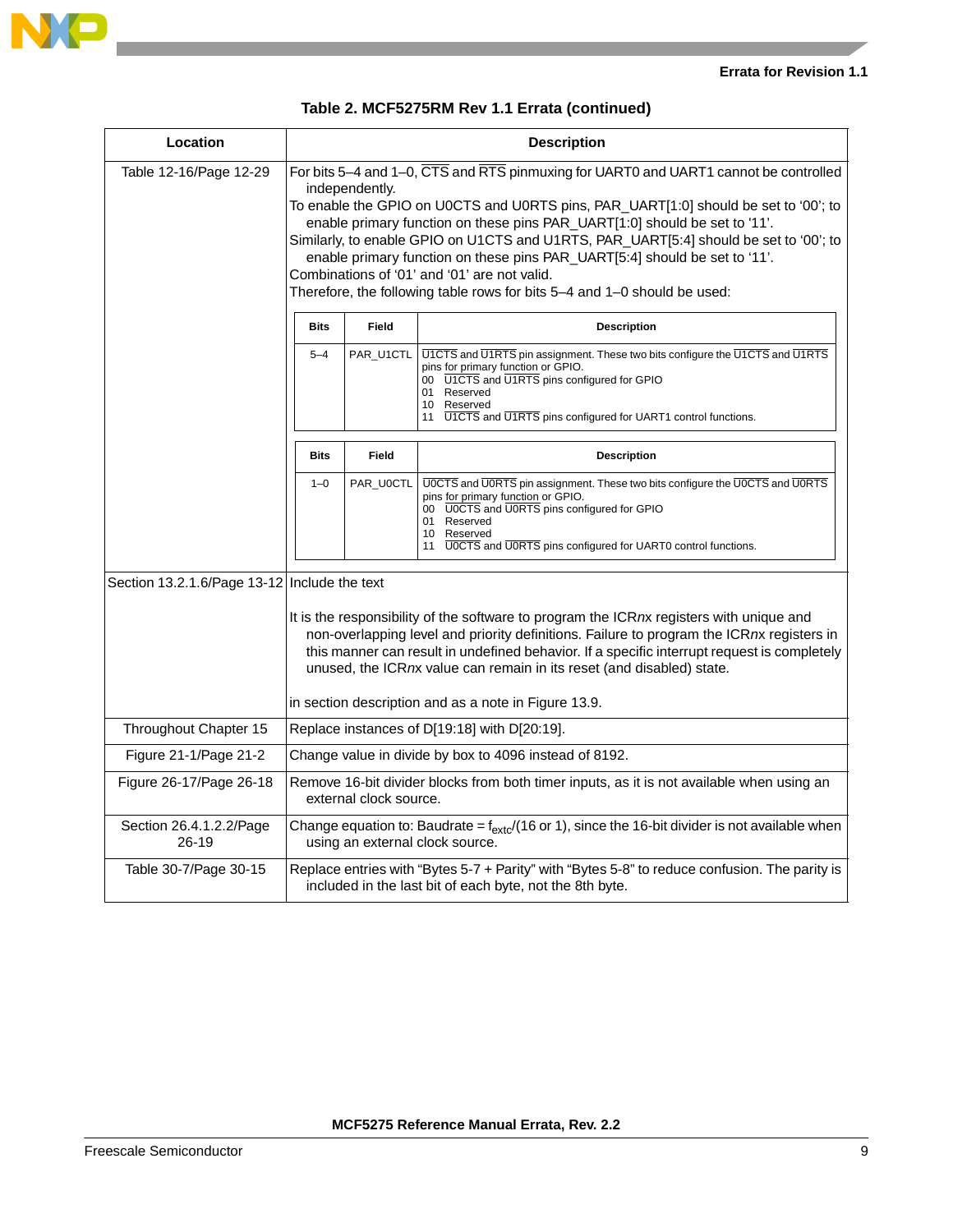

### <span id="page-9-0"></span>**3 Errata for Revision 1**

#### **Table 3. MCF5275RM Rev 1 Errata**

| Location                   | <b>Description</b>                                                                                                                                                                                                                                                                                                                                                                                                                                                             |
|----------------------------|--------------------------------------------------------------------------------------------------------------------------------------------------------------------------------------------------------------------------------------------------------------------------------------------------------------------------------------------------------------------------------------------------------------------------------------------------------------------------------|
| Throughout                 | Remove overbar from DACKn signals, as they are not asserted low.                                                                                                                                                                                                                                                                                                                                                                                                               |
| Throughout                 | Fix discrepancies regarding core and internal bus frequencies. Max core frequency is<br>166 MHz and max internal bus frequency is 83 MHz.                                                                                                                                                                                                                                                                                                                                      |
| Throughout                 | Replace RSTI with RESET and RSTO with RSTOUT.                                                                                                                                                                                                                                                                                                                                                                                                                                  |
| Figure 2-1/Page 2-2        | Remove VSTBY signal from figure.                                                                                                                                                                                                                                                                                                                                                                                                                                               |
| Table 2-1/Page 2-3         | Change RCON pin location for the 196 MAPBGA device from N11 to M6.<br>Change USB_CLK pin location for the 196 MAPBGA device from G12 to F12.<br>Change FEC0_TXCLK pin location for the 256 MAPBGA device from C1 to C3.                                                                                                                                                                                                                                                        |
| Table 2-15/Page 2-18       | Added entry in table for PSTCLK output signal. "PSTCLK indicates when the development<br>system should sample PST and DDATA values."                                                                                                                                                                                                                                                                                                                                           |
| Figure 3-7/Page 3-18       | The reset value of D1[DCSIZ] is 0x0 and the reset value of D1[RAM1SIZ] is 0x8. Table 3-11<br>is correct.                                                                                                                                                                                                                                                                                                                                                                       |
| Table 6-1/Page 6-3         | In SPV bit field description, fix cross-reference to Section "Memory Base Address Register<br>(RAMBAR)". It should be Section 11.2.1.2 instead of 8.4.2.                                                                                                                                                                                                                                                                                                                       |
| Section 7.1.3.5/Page 7-6   | The PLL cannot be stopped when the device enters stop mode. Remove paragraphs 3-6<br>and add in their place "During stop mode, the PLL continues to run. The external<br>CLKOUT signal may be enabled or disabled when the device enters stop mode,<br>depending on the LPCR[STPMD] bit settings. The external CLKOUT output pin may be<br>disabled to lower power consumption via the SYNCR[DISCLK] bit. The external<br>CLKOUT pin function is enabled by default at reset." |
| Table 7-5/Page 7-9         | The first equation in footnote #1 in the MFD bit description field is incorrect. It should be:<br>"f <sub>sys</sub> = f <sub>ref</sub> × 2(MFD + 2)/2 <sup>RFD</sup> " instead of f <sub>sys/2</sub> .                                                                                                                                                                                                                                                                         |
| Table 7-5/Page 7-9         | The second equation in footnote #1 in the MFD bit description field is incorrect. It should be:<br>"f <sub>ref</sub> $\times$ 2(MFD + 2) $\leq$ 166MHz" instead 83MHz                                                                                                                                                                                                                                                                                                          |
| Section 7.4.3/Page 7-15    | First paragraph, the default core frequency is one and a half times the reference frequency<br>after reset instead of two times the reference frequency. An MFD = $0b001$ is 6x not 2x.                                                                                                                                                                                                                                                                                        |
| Table 7-11/Page 7-30       | Delete 4th and 5th rows on this page, as the PLL cannot be disabled in stop mode.                                                                                                                                                                                                                                                                                                                                                                                              |
| Table 8-4/Page 8-4         | The description of bits 2-0 is missing from the LPCR Field Description table. These should<br>be included with the following description: "Reserved, should be cleared."                                                                                                                                                                                                                                                                                                       |
| Section 8.3.2.3/Page 8-6   | Corrected second paragraph since the core watchdog cannot reset the device. Second<br>paragraph should read "When enabled, the core watchdog can bring the device out of<br>low-power mode via a core watchdog interrupt. This system setup must meet the<br>conditions specified in Section 8.3.1, "Low-Power Modes" for the core watchdog interrupt<br>to bring the part out of low-power mode.                                                                              |
| Section 8.3.2.16/Page 8-10 | The PLL cannot be stopped when the device enters stop mode. Remove paragraphs 2-5<br>and add in their place "During stop mode, the PLL continues to run. The external<br>CLKOUT signal may be enabled or disabled when the device enters stop mode,<br>depending on the LPCR[STPMD] bit settings."                                                                                                                                                                             |
| Table 9-1/Page 9-2         | Reset config override signals should be D[25:24, 21:19, 16] instead of D[26:24, 21, 19:16].                                                                                                                                                                                                                                                                                                                                                                                    |
| Section 9.2.3/Page 9-2     | Section title should be "D[25:24, 21:19, 16]" instead of "D[26:24, 21, 19:16]"                                                                                                                                                                                                                                                                                                                                                                                                 |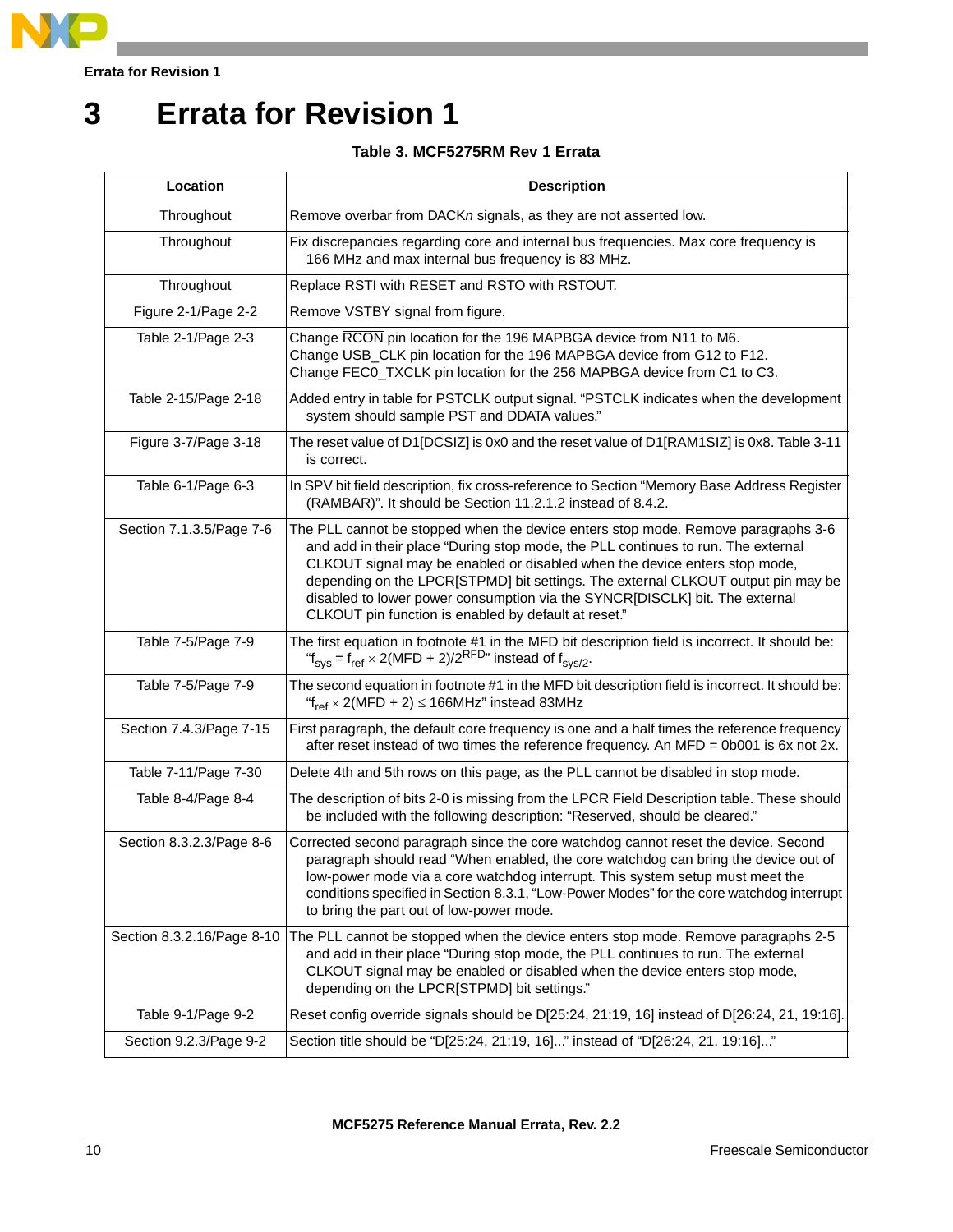

a sa kacamatan ing Kabupatèn Kabupatèn Ing

| Table 3. MCF5275RM Rev 1 Errata (continued) |  |  |
|---------------------------------------------|--|--|
|---------------------------------------------|--|--|

| Location                 | <b>Description</b>                                                                                                                                                                                                                                                                                                 |                                                            |                 |                                                                |                                                                                                         |  |
|--------------------------|--------------------------------------------------------------------------------------------------------------------------------------------------------------------------------------------------------------------------------------------------------------------------------------------------------------------|------------------------------------------------------------|-----------------|----------------------------------------------------------------|---------------------------------------------------------------------------------------------------------|--|
| Figure 9-2/Page 9-4      | Change the CCR[LOAD] bit to reserved, as it is not functional on the device.<br>Change reset value to 0x0028.                                                                                                                                                                                                      |                                                            |                 |                                                                |                                                                                                         |  |
| Table 9-4/page 9-4       |                                                                                                                                                                                                                                                                                                                    | Remove the CCR[LOAD] bit.                                  |                 |                                                                |                                                                                                         |  |
| Figure 9-3/Page 9-5      | Unreserved RCON register bits should be read only.                                                                                                                                                                                                                                                                 |                                                            |                 |                                                                |                                                                                                         |  |
| Table 9-7/Page 9-8       | Reset config override signals should be D[25:24, 21:19, 16] instead of D[26:24, 21, 19:16].                                                                                                                                                                                                                        |                                                            |                 |                                                                |                                                                                                         |  |
| Table 9-8/Page 9-8       | Chip mode heading should be D16 only, since D26 & D17 have no affect on the selected<br>chip mode. Master mode (default) is selected by asserting D16. Deasserting D16 during<br>RCON assertion at reset places the device in a reserved mode.                                                                     |                                                            |                 |                                                                |                                                                                                         |  |
| Table 9-8/Page 9-8       |                                                                                                                                                                                                                                                                                                                    |                                                            |                 | Remove "RCON[2]=0" in boot device default configuration field. |                                                                                                         |  |
| Table 9-8/Page 9-9       | "Chip select configuration" entry for setting D[25:24]=11, should read "PADDR[7:5] =<br>$\overline{CS}[6:4]$ " instead of "PADDR[7:6] = $\overline{CS}[6:4]$ "                                                                                                                                                     |                                                            |                 |                                                                |                                                                                                         |  |
| Table 9-8/Page 9-9       | Remove "RCON[7:6]=10" from clock mode default configuration field. Footnote added:<br>"There is no default configuration for clock mode selection. The actual values for the<br>CLKMOD pins must always be driven during reset. Once out of reset, the CLKMOD pins<br>have no effect on the clock mode selection." |                                                            |                 |                                                                |                                                                                                         |  |
| Table 9-8/Page 9-9       | Footnote #2: Changed which pins do not affect reset configuration: "The D[31:26, 23:22,<br>20:17] pins do not affect reset configuration."                                                                                                                                                                         |                                                            |                 |                                                                |                                                                                                         |  |
| Section 9.4.2/Page 9-9   |                                                                                                                                                                                                                                                                                                                    | The MODE field is in the RCON register instead of the CCR. |                 |                                                                |                                                                                                         |  |
| Table 9-9/Page 9-9       | Remove MODE[2] and MODE[1] columns since the MODE field is only one bit wide and<br>also D26 and D17 have no affect on chip configuration mode selection.                                                                                                                                                          |                                                            |                 |                                                                |                                                                                                         |  |
| Table 13-13/Page 13-15   | The interrupt source assignment for the USB sources in incorrect. They should be as<br>follows:                                                                                                                                                                                                                    |                                                            |                 |                                                                |                                                                                                         |  |
|                          | Source                                                                                                                                                                                                                                                                                                             | <b>Module</b>                                              | Flag            | <b>Source</b><br><b>Description</b>                            | <b>Flag Clearing Mechanism</b>                                                                          |  |
|                          | 43                                                                                                                                                                                                                                                                                                                 | <b>USB</b>                                                 | <b>USB</b>      | <b>USB</b> Interrupt                                           | writing a '1' to the appropriate bit in<br>USB_INTR                                                     |  |
|                          | 44                                                                                                                                                                                                                                                                                                                 |                                                            | EP <sub>0</sub> | Endpoint 0                                                     | writing a '1' to the appropriate bit in<br>USB_EP0_INTR                                                 |  |
|                          | 45                                                                                                                                                                                                                                                                                                                 |                                                            | EP <sub>1</sub> | Endpoint 1                                                     | writing a '1' to the appropriate bit in<br>USB_EP1_INTR                                                 |  |
|                          | 46                                                                                                                                                                                                                                                                                                                 |                                                            | EP <sub>2</sub> | Endpoint 2                                                     | writing a '1' to the appropriate bit in<br>USB_EP2_INTR                                                 |  |
|                          | 47                                                                                                                                                                                                                                                                                                                 |                                                            | EP <sub>3</sub> | Endpoint 3                                                     | writing a '1' to the appropriate bit in<br>USB_EP3_INTR                                                 |  |
| Figure 14-9/Page 14-16   |                                                                                                                                                                                                                                                                                                                    |                                                            |                 | A[23:0] are subsequently moved one cycle sooner.               | DACKn is only asserted for a single clock cycle. All other signals (TS, CS, TA, R/ $\overline{W}$ , and |  |
| Section 15.2.1/Page 15-1 | An overbar should be placed over the CS[7:0] in the section heading.<br>The last sentence should read: "Port size for $\overline{CS0}$ is configured by the logic levels of<br>D[20:19] when RSTOUT negates and RCON is asserted."                                                                                 |                                                            |                 |                                                                |                                                                                                         |  |
| Table 15-6/Page 15-8     | In the CSMRn[BAM] bit description, the first example BAM bit setting is incorrect. Change<br>from 0x0008 to 0x0001.                                                                                                                                                                                                |                                                            |                 |                                                                |                                                                                                         |  |

**MCF5275 Reference Manual Errata, Rev. 2.2**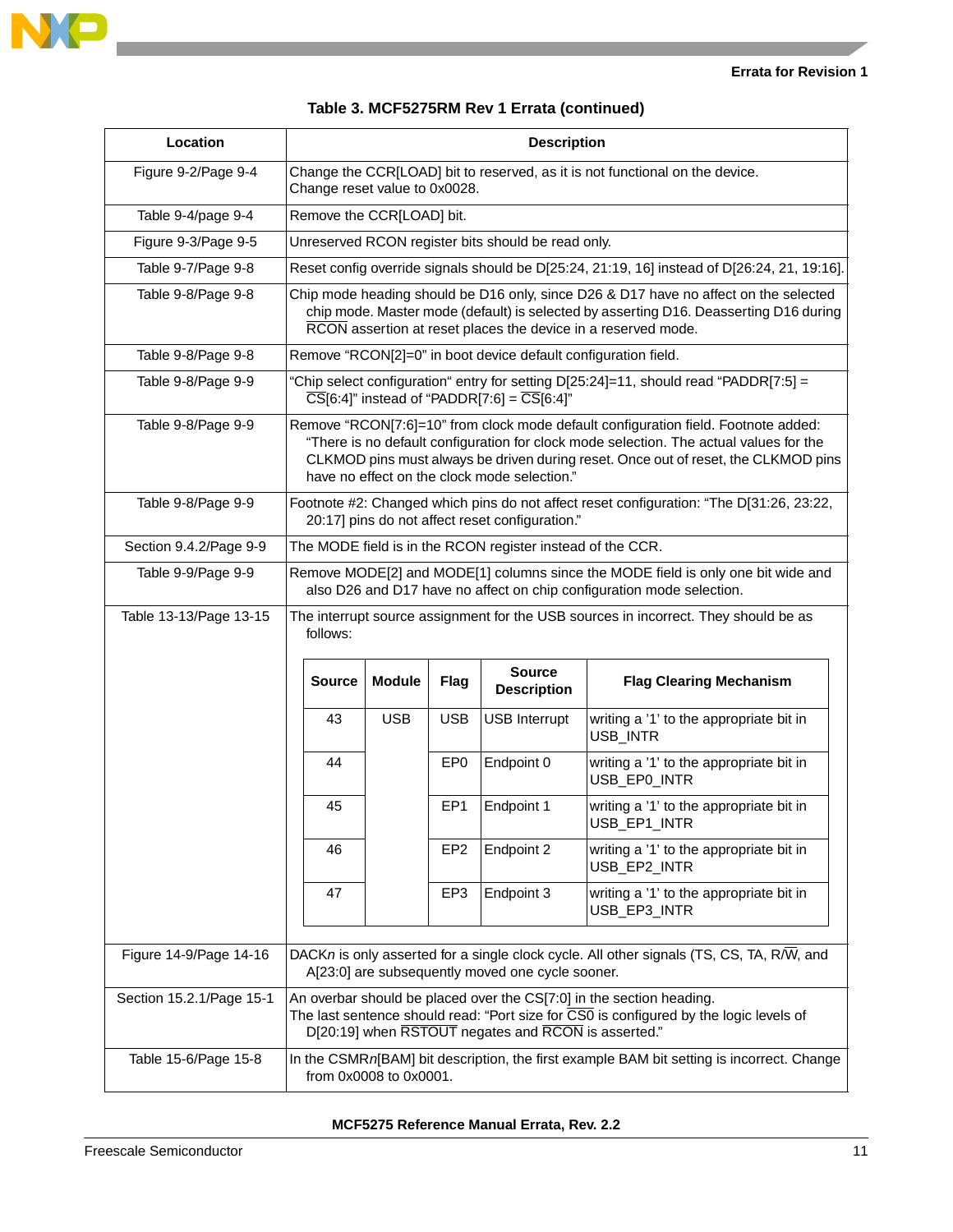

| Location                                      | <b>Description</b>                                                                                                                                                                                                                                                                                                                                                                                                |
|-----------------------------------------------|-------------------------------------------------------------------------------------------------------------------------------------------------------------------------------------------------------------------------------------------------------------------------------------------------------------------------------------------------------------------------------------------------------------------|
| Table 17-8/Page 17-17                         | In the RCNT field description, the last line of the example should be:<br>RCNT = floor( $5 \times 83/64$ ) - 1 = 0x04<br>Correct CLKOUT value and move closing parenthesis.                                                                                                                                                                                                                                       |
| Table 17-9/Page 17-18                         | PRE2ACT bit field description; t <sub>DDRCLKOUT</sub> is incorrect. Should be 1/83 MHz.                                                                                                                                                                                                                                                                                                                           |
| Section 17.7/Page 17-23                       | Change "75MHz DDR_CLKOUT frequency" to "83MHz DDR_CLKOUT frequency (12ns<br>period)".                                                                                                                                                                                                                                                                                                                             |
| Throughout Section 17.7                       | Correct t <sub>DDR CLKOUT</sub> in all equations; should be 12ns instead of 8.3ns. This affects the table<br>entries as well as the actual values calculated for the registers.                                                                                                                                                                                                                                   |
| Table 17-20/Page 17-29                        | Correct BLEN entry. Burst length can only be 8, BLEN = 111.                                                                                                                                                                                                                                                                                                                                                       |
| Table 17-23/Page 17-32                        | Correct BLEN entry. Burst length can only be 8, BLEN = 111.                                                                                                                                                                                                                                                                                                                                                       |
| Chapter 19                                    | The maximum buffer size of the FEC is 2032 bytes. Replace all instances of 2047 with 2032.<br>R_BUF_SIZE is at bit position 10:4 in the EMRBR register. Therefore the maximum<br>setting is \$7F0 which equals 2032.                                                                                                                                                                                              |
| Figure 19-24/Page 19-28                       | Change the EMRBRn register addresses to "IPSBAR + 0x1188 (FEC0) & IPSBAR +<br>0x1988 (FEC1)" instead of "IPSBAR + 0x11B8 (FEC0) & IPSBAR + 0x19B8 (FEC1)".                                                                                                                                                                                                                                                        |
| Figure 20-6/Page 20-9                         | DADR field is only 10 bits wide (USB_DAR[9:0]) not 11 bits. Correct figure and<br>corresponding bit description table.                                                                                                                                                                                                                                                                                            |
| Table 24-3/Page 24-6                          | The MODE16 bit field description should read: "Selects the increment mode for the timer.<br>$MODE16 = 1$ is intended to exercise the upper bits of the 32-bit timer in diagnostic software<br>without requiring the timer to count through its entire dynamic range. When set, the<br>counter's upper 16 bits mirror its lower 16 bits. All 32 bits of the counter are still compared<br>to the reference value." |
| Section 24.3.2/Page 24-11                     | Correct example for 83 MHz.                                                                                                                                                                                                                                                                                                                                                                                       |
| Section 28.4.1/Page 28-15                     | Swap steps 4 & 5 and change "(without padding) in bits" to "(without padding) in bytes".                                                                                                                                                                                                                                                                                                                          |
| Section 28.4.2.1/Page 28-16                   | Swap steps 4 & 5.                                                                                                                                                                                                                                                                                                                                                                                                 |
| Section 28.4.2.2/Page 28-16 Swap steps 4 & 5. |                                                                                                                                                                                                                                                                                                                                                                                                                   |
| Section 28.4.2.3/Page 28-17                   | Swap steps 8 & 9.                                                                                                                                                                                                                                                                                                                                                                                                 |
| Section 28.4.3/Page 28-18                     | Swap steps 8 & 9.                                                                                                                                                                                                                                                                                                                                                                                                 |
| Section 28.4.4/Page 28-18                     | Swap steps 6 & 7.                                                                                                                                                                                                                                                                                                                                                                                                 |
| Section 28.4.5/Page 28-18                     | Swap steps 7 & 8.                                                                                                                                                                                                                                                                                                                                                                                                 |
| Figure 30-8/Page 30-7                         | Change SKMR[CTRM] bit field to straddle bits 11-8.                                                                                                                                                                                                                                                                                                                                                                |
| Table 30-2/Page 30-8                          | Change the first 4 SKMR bit fields bit numbers to 31-12, 11-8, 7, & 6-5.                                                                                                                                                                                                                                                                                                                                          |
| Section 30.3.1/Page 30-19                     | Remove last sentence of section, as this refers to internal logic only.                                                                                                                                                                                                                                                                                                                                           |
| Section 30.4.1/Page 30-20                     | Swap steps 9 & 10.                                                                                                                                                                                                                                                                                                                                                                                                |
| Section 30.4.2/Page 30-20                     | Swap steps 9 & 10.<br>Swap steps 23 & 24.                                                                                                                                                                                                                                                                                                                                                                         |
| Table 32-1/Page 32-2                          | Change CLKOUT to PSTCLK.                                                                                                                                                                                                                                                                                                                                                                                          |
| Figure 32-2/Page 32-2                         | Change CLKOUT to PSTCLK.                                                                                                                                                                                                                                                                                                                                                                                          |
| Figure 32-41/Page 32-48                       | Change pin 24 from CLKOUT to PSTCLK.                                                                                                                                                                                                                                                                                                                                                                              |

#### **Table 3. MCF5275RM Rev 1 Errata (continued)**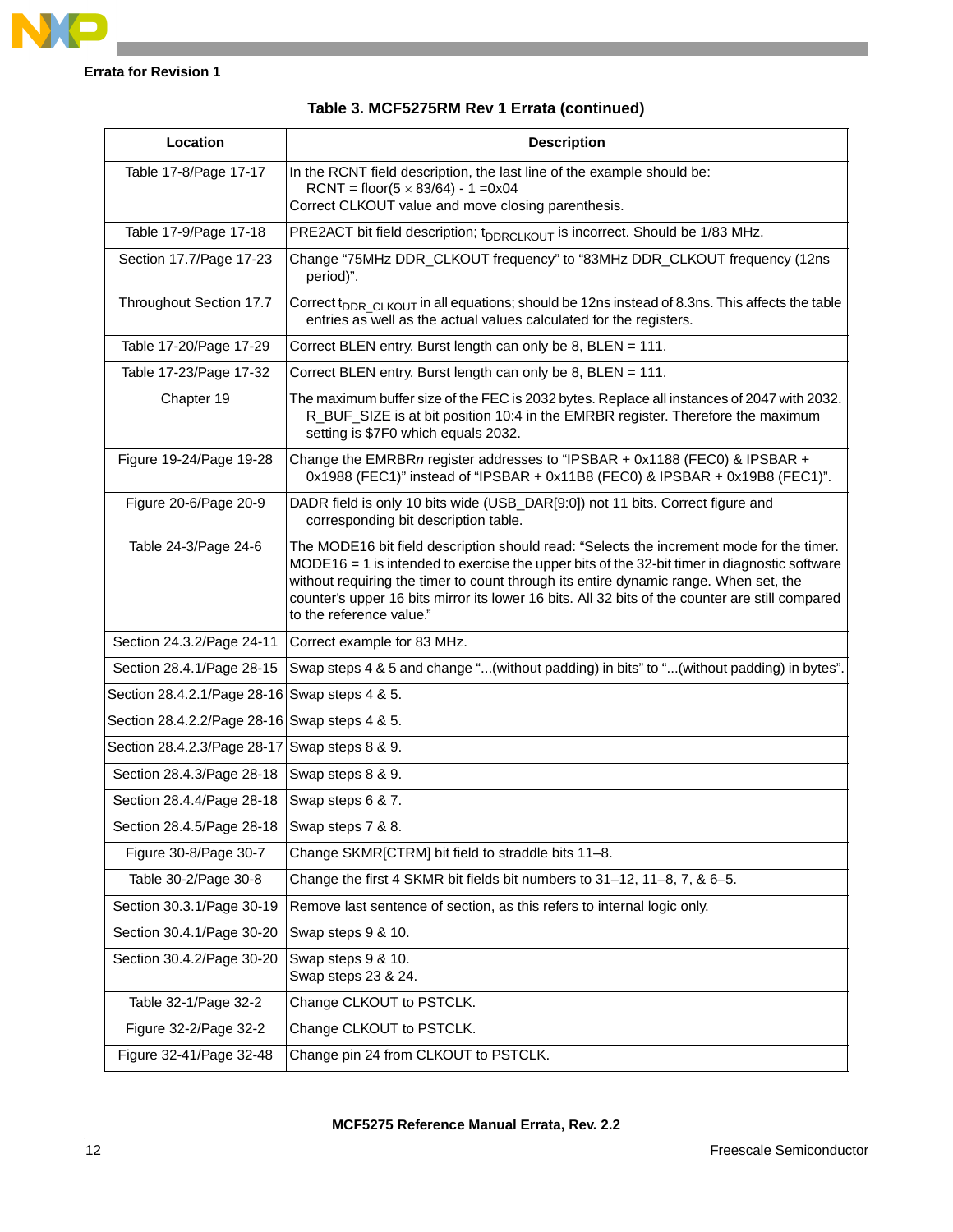

### <span id="page-12-0"></span>**4 Revision History**

<span id="page-12-1"></span>[Table 4](#page-12-1) provides a revision history for this document.

#### **Table 4. Revision History Table**

| <b>Rev. Number</b>                                     | <b>Substantive Changes</b>                                                                                                                                                                                                                                                                                                                                                                                                                                                                                                                                                                                                                                                                                                                                                                                                                                                                                                                     | Date of Release |  |  |
|--------------------------------------------------------|------------------------------------------------------------------------------------------------------------------------------------------------------------------------------------------------------------------------------------------------------------------------------------------------------------------------------------------------------------------------------------------------------------------------------------------------------------------------------------------------------------------------------------------------------------------------------------------------------------------------------------------------------------------------------------------------------------------------------------------------------------------------------------------------------------------------------------------------------------------------------------------------------------------------------------------------|-----------------|--|--|
| 1.0                                                    | • Initial release.                                                                                                                                                                                                                                                                                                                                                                                                                                                                                                                                                                                                                                                                                                                                                                                                                                                                                                                             | 11/2004         |  |  |
| 1.1                                                    | • Added D1 reset value errata.<br>• Added FEC max buffer size errata.                                                                                                                                                                                                                                                                                                                                                                                                                                                                                                                                                                                                                                                                                                                                                                                                                                                                          | 01/2005         |  |  |
| 1.2                                                    | • Added FEC EMRBRn address errata.                                                                                                                                                                                                                                                                                                                                                                                                                                                                                                                                                                                                                                                                                                                                                                                                                                                                                                             | 03/2005         |  |  |
| 1.3                                                    | • Added core and internal bus frequency errata.<br>• Added RSTI/RSTO errata.<br>• Added VSTBY errata.<br>• Added multiple PSTCLK errata.<br>• Added SPV bit field cross-reference errata.<br>• Added multiple errata regarding the PLL unable to be stopped during stop<br>mode.<br>• Added MFD bit field errata.<br>• Added Section 7.4.3 default core frequency errata.<br>• Added CCR[LOAD] bit errata.<br>• Added core watchdog reset errata.<br>• Added chip select configuration entry errata.<br>• Added USB interrupt source number errata.<br>• Added CSMRn[BAM] example errata.<br>• Added RCNT field description equation errata.<br>• Added t <sub>DDR CLKOUT</sub> errata.<br>• Added BLEN errata.<br>• Added USB_DAR[DADR] bit field length errata.<br>• Added DMA Timer MODE16 bit errata.<br>• Added DMA Timer example errata.<br>• Added MDHA & SKHA application examples errata.<br>• Added the SKMR[CTRM] bit field errata. | 04/2005         |  |  |
| The below errata were added for MCF5275RM Revision 1.1 |                                                                                                                                                                                                                                                                                                                                                                                                                                                                                                                                                                                                                                                                                                                                                                                                                                                                                                                                                |                 |  |  |
| 1.4                                                    | • Added D[19:18]->D[20:19] errata.<br>• Corrected previous errata with Table 9-8, Footnote #2                                                                                                                                                                                                                                                                                                                                                                                                                                                                                                                                                                                                                                                                                                                                                                                                                                                  | 07/2005         |  |  |
| 1.5                                                    | • Added ERXER and ETXER direction errata in Chapter 2 and 12.<br>• Added default output pad drive strength<br>• Added Table 7-3 footnote errata.<br>• Added SKHA parity errata.<br>• Added UART external clock source, 16-bit divider errata.                                                                                                                                                                                                                                                                                                                                                                                                                                                                                                                                                                                                                                                                                                  | 08/2005         |  |  |
| 1.6                                                    | • Added GPIO signal names for the UART control signals errata.<br>• Added PAR_FECI2C's I2C_SDA and I2C_SCL bit setting error.                                                                                                                                                                                                                                                                                                                                                                                                                                                                                                                                                                                                                                                                                                                                                                                                                  | 11/2005         |  |  |
| 1.7                                                    | • Added PAR_UART register errata for the UART0 and UART1 control signals.                                                                                                                                                                                                                                                                                                                                                                                                                                                                                                                                                                                                                                                                                                                                                                                                                                                                      | 12/2005         |  |  |
| 1.8                                                    | • Added ICRnx note regarding unique and non-overlapping level and priority<br>definitions.<br>• Added watchdog timer divide-by value errata.                                                                                                                                                                                                                                                                                                                                                                                                                                                                                                                                                                                                                                                                                                                                                                                                   | 07/2006         |  |  |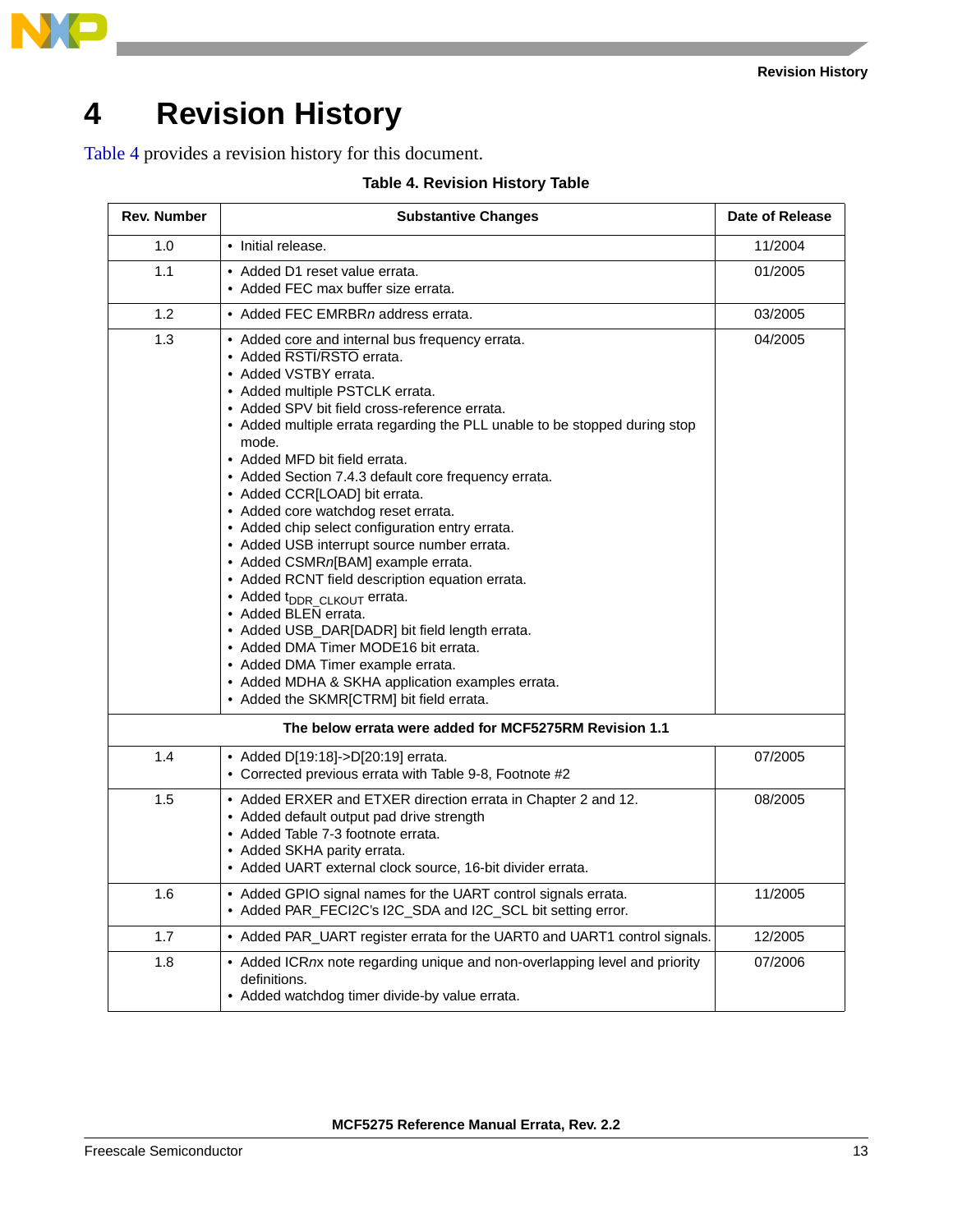

#### **Revision History**

| <b>Rev. Number</b>                                   | <b>Substantive Changes</b>                                                                                                                                                                                                                                                                                                                                                                                                                                                                                                                                                                                                                                                                                                | Date of Release |  |  |
|------------------------------------------------------|---------------------------------------------------------------------------------------------------------------------------------------------------------------------------------------------------------------------------------------------------------------------------------------------------------------------------------------------------------------------------------------------------------------------------------------------------------------------------------------------------------------------------------------------------------------------------------------------------------------------------------------------------------------------------------------------------------------------------|-----------------|--|--|
| The below errata were added for MCF5275RM Revision 2 |                                                                                                                                                                                                                                                                                                                                                                                                                                                                                                                                                                                                                                                                                                                           |                 |  |  |
| 2.1                                                  | • Added RMON_R_DROP counter errata.<br>• Added SDCR[DQS_OE] note errata.<br>• Added SDCFG1 section notes.<br>• Added SDCFG1[SRD2RW] description errata.<br>• Added DDR example errata.                                                                                                                                                                                                                                                                                                                                                                                                                                                                                                                                    | 11/2006         |  |  |
| 2.2                                                  | • Added various core, EMAC, cache, SRAM and debug chapter errata.<br>• Added CLKIN to CLKOUT errata.<br>• Added FEC MIB counter memory map errata.<br>• Added "Duplicate Frame Transmission" section to FEC chapter.<br>• Added secondary wait state timing diagram errata.<br>• Added SKMR[CTRM, DKP] errata.<br>• Added CIM/CCM errata.<br>• Added EPDDR figure errata.<br>• Added DMA figure overbars errata.<br>• Added DMA figure errata.<br>• Added SDRAM's BWT2RW equation errata.<br>• Added DMA external request and acknowledge operation section errata.<br>• Added DMA SAA bit errata.<br>• Added interrupt level/priority table.<br>• Added IPSBAR note in SCM chapter.<br>• Added global IACK space errata. | 05/2007         |  |  |

#### **Table 4. Revision History Table (continued)**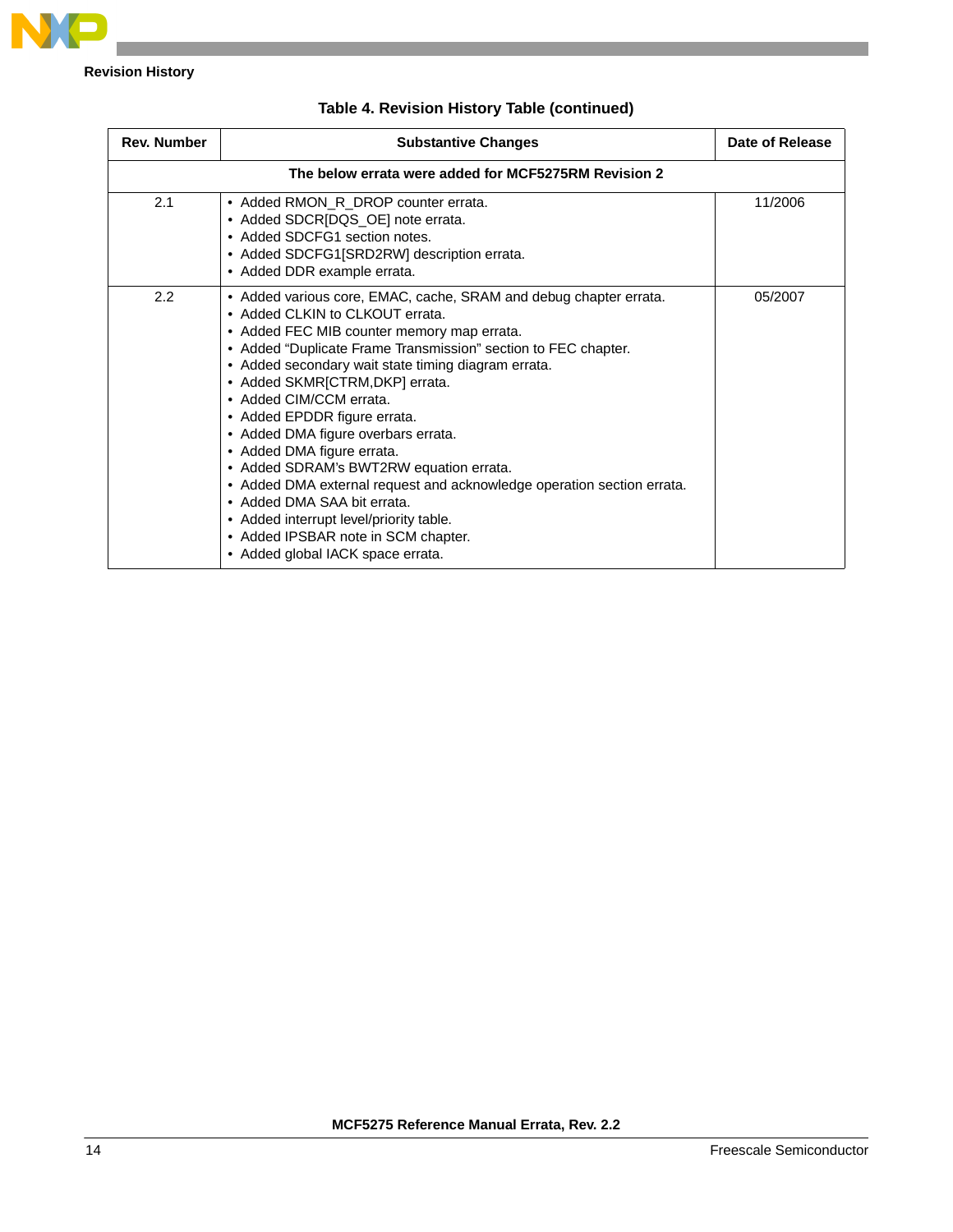

#### **THIS PAGE INTENTIONALLY LEFT BLANK**